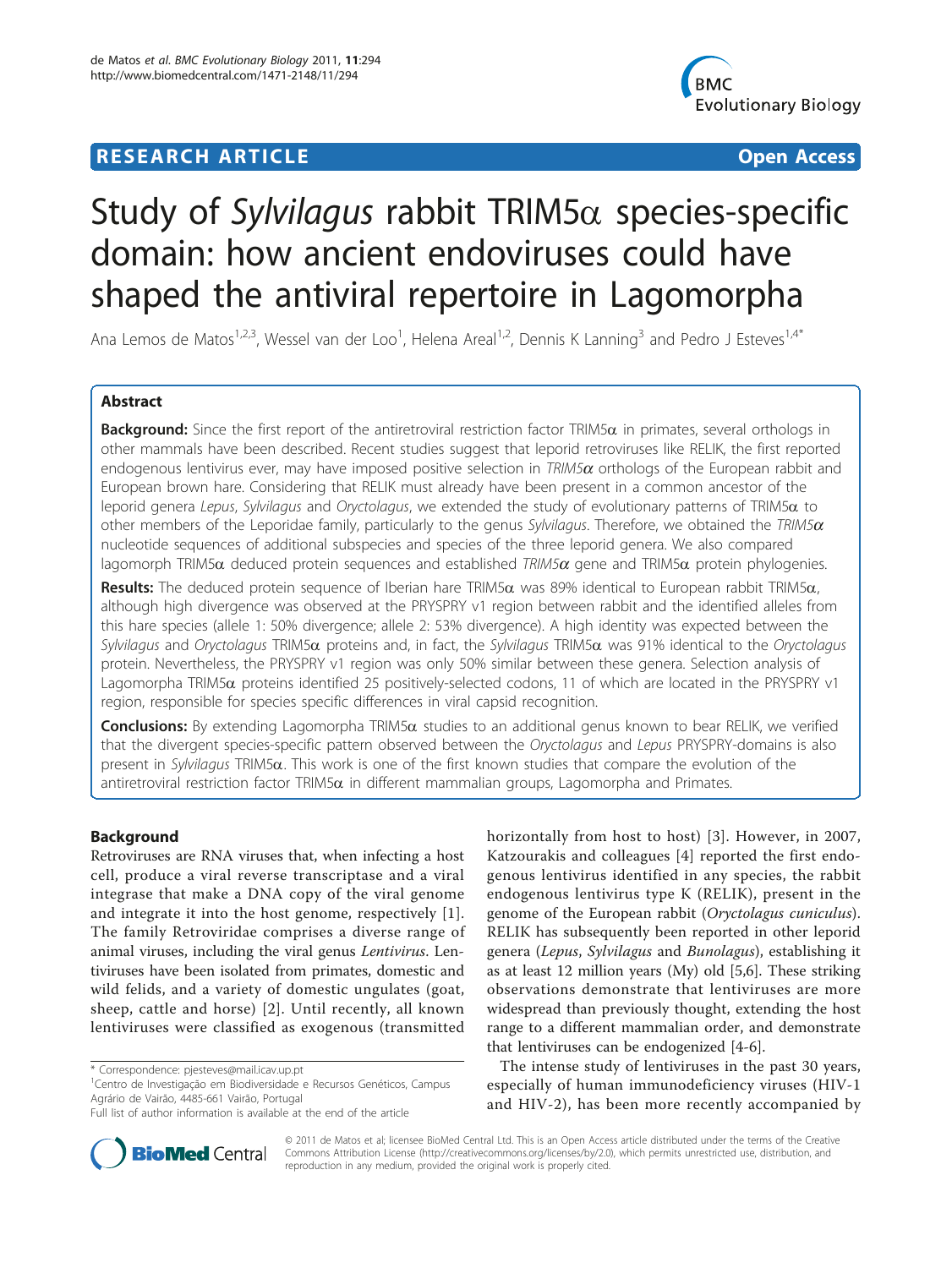the study of antiretroviral restriction factors, like the TRIM5a protein, one of the members of TRIM family [[7-11\]](#page-9-0). TRIM proteins contain three domains, which together constitute the canonical TRIpartite Motif, including an N-terminal RING domain, one or two B-Box domains and a long Coiled-Coil (CC) domain [[9-11](#page-9-0)]. TRIM5, like most TRIM proteins, also contains a C-terminal PRYSPRY domain, composed of four "vari-able loops" [[9-11](#page-9-0)]. TRIM5 $\alpha$  is the largest isoform encoded by the TRIM5 gene and restricts infection by HIV-1 and other retroviruses, dependent on a speciesspecific sequence variation in the PRYSPRY domain, upon entry into the host cell cytoplasm and prior to reverse transcription [\[7](#page-9-0),[8\]](#page-9-0). Each TRIM5 $\alpha$  domain plays distinct roles in its antiviral restriction activity. The RING domain has been shown to confer E3 ubiquitin ligase activity crucial for anti-HIV restriction [[12](#page-10-0),[13\]](#page-10-0). The B-box 2 domain influences recognition of the viral capsid by the C-terminal PRYSPRY domain [[13](#page-10-0)-[15\]](#page-10-0). The CC domain plays an important role in the restriction of viral infectivity and it is required for trimerization [[11,](#page-9-0)[16\]](#page-10-0). Particularly for HIV-1 and N-tropic murine leukemia virus (N-MLV) retroviruses, restriction specificity has been mapped to the PRYSPRY domain for HIV-1 and N-MLV restriction specificity is determined by both the CC and PRYSPRY domains [[9](#page-9-0),[17,18](#page-10-0)]. Human TRIM5 $\alpha$  is not effective against HIV-1 but does inhibit N-MLV, while rhesus monkey TRIM5a restricts both [[19](#page-10-0)-[22](#page-10-0)]. However, a single amino acid change (R332P) in the human TRIM5a PRYSPRY domain causes it to behave like rhesus TRIM5 $\alpha$  with regard to HIV-1 restriction [[17](#page-10-0),[23\]](#page-10-0). The PRYSPRY domain binds to the viral capsid, and the domain sequence variation determines the restriction specificity [[17,18,24](#page-10-0)-[26\]](#page-10-0). Recently, evidence from several studies began elucidating the detailed mechanism of TRIM5a activity. Also, additional activities linked to viral restriction have been described, including a role in signal transduction, the promotion of innate immune signaling and recognition of the retroviral capsid lattice [\[27,28\]](#page-10-0). It has been suggested that direct binding of TRIM5 $\alpha$  to the viral capsid leads to disruption of specific inter-hexamer interfaces, causing structural damage to the capsid. TRIM5 $\alpha$  spontaneously forms a hexagonal lattice complementary to the capsid lattice, a molecular signature of retroviruses, which greatly stimulates  $TRIM5\alpha$  lattice formation [[29,30\]](#page-10-0).

Evolutionary studies of primate TRIM5a revealed a high ratio of non-synonymous to synonymous changes in the PRYSPRY domain [[25](#page-10-0),[31-33](#page-10-0)]. The distribution of positively selected residues is not random, but falls in a very tight cluster at the beginning of the domain in a 13 amino acid "patch", essential for retroviral restriction and responsible, in part, for the species-specific restriction activity [[31\]](#page-10-0). The same domain has also undergone length variation and segmental duplications in different primate lineages [[25](#page-10-0)]. However, polymorphisms found in the  $TRIM5\alpha$  coding sequence for multiple individuals from two divergent lineages of Old World monkeys (rhesus macaque and sooty mangabey), indicated that specificity varies not only between different species but also within species [[34\]](#page-10-0). Despite the geographic separation and the divergence time (> 8 My), both species presented a highly similar pattern of polymorphisms, which constitutes compelling evidence for long-term balancing selection at the TRIM5 locus [[34](#page-10-0)]. Similar evidence of selection has been recently reported for the first intron of human TRIM5 gene, which may affect transcription factor-binding sites and TRIM5 transcriptional activity [[35\]](#page-10-0).

Although evolutionary and functional studies of TRIM5 $\alpha$  antiretroviral restriction activity have primarily focused on the primate lineage, TRIM5 orthologs have been reported in other mammalian genomes, e.g. mouse, rat, cow and European rabbit [[36](#page-10-0)-[39](#page-10-0)]. Active TRIM5 was identified in the European rabbit and the ability to restrict the replication of multiple unrelated retroviruses was also described [\[38](#page-10-0)]. Besides this leporid, Fletcher and co-workers [[40\]](#page-10-0) reported the restriction of divergent retroviruses by European brown hare (Lepus  $\textit{europaeus}$ ) TRIM5 $\alpha$  and also significant differences between both leporids' TRIM5a PRYSPRY domains. These authors suggested that retroviruses like RELIK may have driven the speciation of the Old World rabbit and hare  $TRIM5\alpha$  orthologs. The order Lagomorpha is divided into two families, Ochotonidae and Leporidae, which diverged around 40 My ago [[41-43](#page-10-0)]. Ochotonidae contains only one extant genus, Ochotona, while the family Leporidae includes 11 genera where, Lepus, Sylvilagus and Oryctolagus, the most well-studied leporid genera, diverged around 12 My ago [[41,42](#page-10-0)]. It has been suggested that the global development of temperate grasslands (7 to 5 My ago) and the formation of the west Antarctic ice sheet (6.5 My ago) promoted the development of land bridges and consequent dispersal of the genus Lepus from North America through Asia and into Africa [[41\]](#page-10-0). The New World Sylvilagus lineage initially remained in North America from which it more recently colonized South America [\[41\]](#page-10-0). The genus Oryctolagus is the only leporid genus native to Europe and consists of two subspecies, O. cuniculus cuniculus and O. cuniculus algirus, which diverged around 2 My ago. The subspecies *O. c. algirus* is restricted to the southwest region of the Iberian Peninsula and a few Atlantic islands, whereas *O. c. cuniculus* has essentially a manmade worldwide distribution and includes all domestic breeds [[44](#page-10-0)].

As previously suggested, considering that RELIK must already have been present in a common ancestor of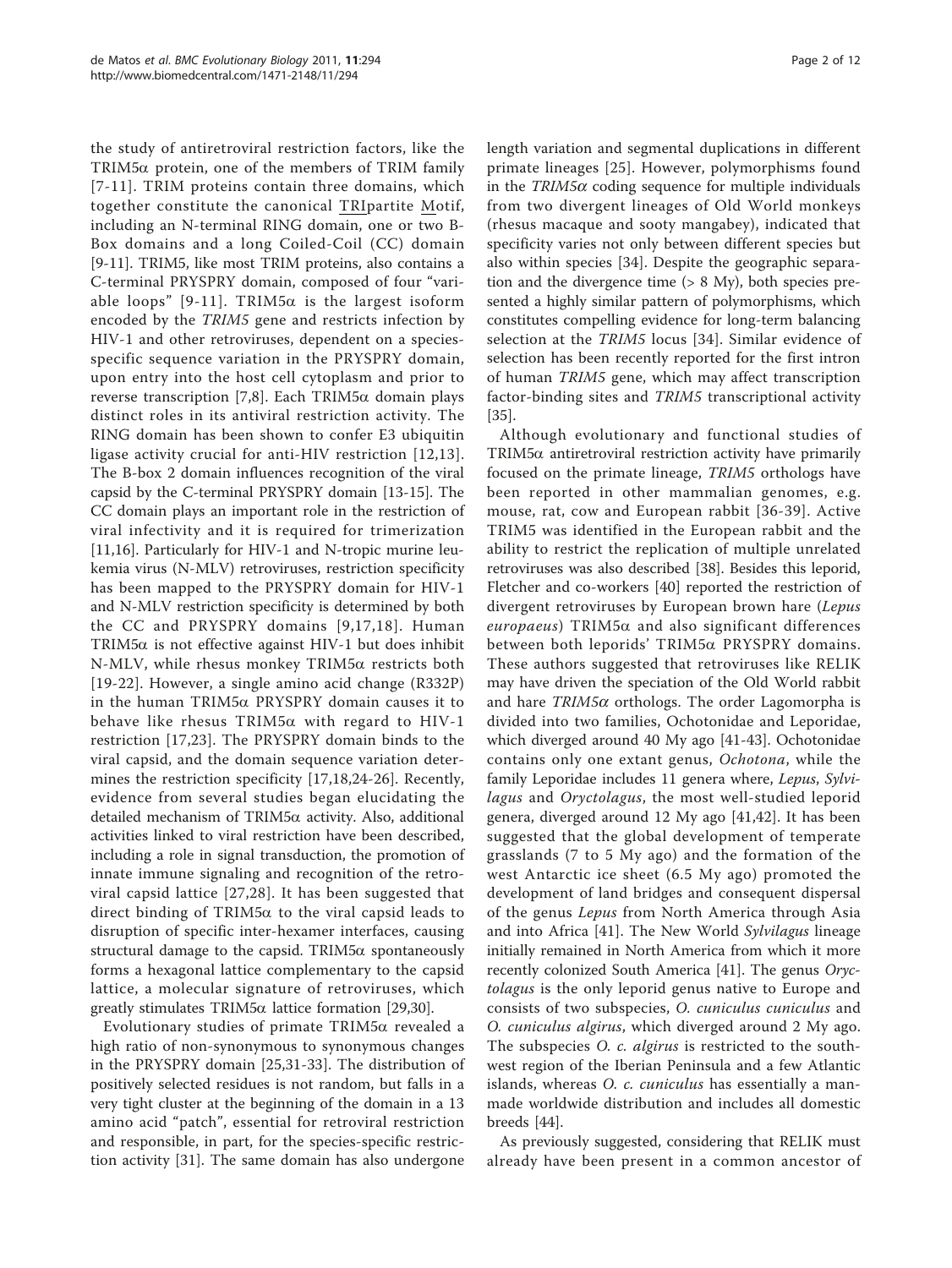these leporid genera, the hypothesis that lentiviruses might have been the driving force of the leporid TRIM5a conserved antiretroviral activity can be challenged by extending the study of evolutionary patterns of  $TRIM5\alpha$  to other members of the Leporidae family, particularly to the New World Sylvilagus lineage. Therefore, in this study we have examined the  $TRIM5\alpha$  gene of additional subspecies and species of the three leporid genera: European rabbit subspecies (Oryctolagus cuniculus algirus), the Old World Iberian hare (Lepus granatensis) and European brown hare, and the New World brush rabbit (Sylvilagus bachmani).

# Results and Discussion

#### $TRIM5\alpha$  divergence and phylogeny in Lagomorpha

In this study, all the deduced TRIM5a protein sequences obtained from leporids were aligned and compared to that previously described for the European rabbit (subspecies O. cuniculus cuniculus) [[38\]](#page-10-0) (Figure [1\)](#page-3-0). To more completely assess the  $TRIM5\alpha$  gene in the Lagomorpha order, we also included American pika (Ochotona princeps) TRIM5 $\alpha$  nucleotide sequence retrieved from the whole genome shotgun (WGS) project (contig132533, Locus AAYZ01132534). During this work, we were able to bridge the American pika protein sequence gaps previously reported [[40\]](#page-10-0) (Figure [1\)](#page-3-0).

The 2 My divergence between European rabbit subspecies apparently allowed the accumulation of one private residue in the O. c. algirus PRYSPRY v1 region (351H), different from O. c. cuniculus (Figure [1](#page-3-0) and [2](#page-4-0)). Amino acid position 327 was described as being polymorphic in *O. c. cuniculus* [[40\]](#page-10-0), but *O. c. algirus* clones presented the same residue (327Q). In addition, two other polymorphisms were observed in O. c. algirus clones, one in the BB2 domain (98R/C) and the other in the CC domain (148 N/K) (GenBank accession numbers [JN541226](http://www.ncbi.nih.gov/entrez/query.fcgi?db=Nucleotide&cmd=search&term=JN541226) and [JN541227\)](http://www.ncbi.nih.gov/entrez/query.fcgi?db=Nucleotide&cmd=search&term=JN541227).

The sequencing of European brown hare  $TRIM5\alpha$ confirmed the previously reported findings [[40\]](#page-10-0). However, our Lagomorpha TRIM5a alignment was somewhat different from that of Fletcher and colleagues [\[40](#page-10-0)] due to the inclusion of new species and a more complete American pika protein sequence. Out of the 30 PRYSPRY v1 region residues, we identified 15 differing positions between the European brown hare and the European rabbit, resulting in 50% identity among v1 regions (Figure [1](#page-3-0) and [3\)](#page-4-0).  $TRIM5\alpha$  from another species of hare, Iberian hare, was also sequenced in this study. With fourteen clones from two individuals, we identified two alleles differing at three positions, each of them located within the PRYSPRY variable region (332F/L, 391I/T and 427C/S) (GenBank accession numbers [JN541228](http://www.ncbi.nih.gov/entrez/query.fcgi?db=Nucleotide&cmd=search&term=JN541228) and [JN541229\)](http://www.ncbi.nih.gov/entrez/query.fcgi?db=Nucleotide&cmd=search&term=JN541229) (Figure [1](#page-3-0) and [2](#page-4-0)). As expected, the overall identity between the TRIM5 $\alpha$  protein sequence of European rabbit and the TRIM5 $\alpha$  deduced protein sequence of the Iberian hare (89%) was the same as that previously reported for the European brown hare (89%) [[40\]](#page-10-0) which contrasted with the high divergence at the PRYSPRY v1 region (allele 1: 50% divergence; allele 2: 53% divergence) (Figure [3\)](#page-4-0). The six amino acid positions previously identified as being polymorphic residues in the European brown hare [[40](#page-10-0)] apparently were not polymorphic in the Iberian hare  $TRIM5\alpha$  sequenced clones. In fact, all the Iberian hare clones presented the same residues as the European brown hare allele 2 in these six positions (146T, 152A, 158K, 230L, 335V and 403Q). However, four positions of all the Iberian hare  $TRIM5\alpha$  sequenced clones (185K, 253D, 279I and 294R) differed from both European brown hare alleles (185E, 253Y, 279T and 294H). None of them occurred in the PRYSPRY v1 region, which was identical among Lepus species, except for two polymorphic positions, one in the European brown hare allele 1 (335F) and one in the Iberian hare allele 2 (332F).

The proposed leporid phylogeny estimates that the Lepus lineage diverged 12.80 My ago from the Oryctolagus/Sylvilagus clade, and that the Sylvilagus and Oryctolagus genera diverged 10 My ago [[41,42\]](#page-10-0). To extend the study of leporid TRIM5 $\alpha$ , we determined the TRIM5 $\alpha$ nucleotide sequence from brush rabbit (GenBank accession number [JN541230](http://www.ncbi.nih.gov/entrez/query.fcgi?db=Nucleotide&cmd=search&term=JN541230)). As the Sylvilagus and Oryctolagus genera are closely related, a higher identity between their TRIM5 $\alpha$  proteins was expected and, indeed, the brush rabbit TRIM5a deduced protein sequence was 91% identical to the European rabbit protein (Figure [1](#page-3-0)). However, such increase in similarity was not observed at the PRYSPRY v1 region (50% similar between these species; Figure [3\)](#page-4-0). From the seven clones obtained for this species, no polymorphisms were observed.

The high divergence obtained in the PRYSPRY v1 region could be explained by gene conversion with adjacent genes. Gene conversion has been reported in other mammalian genes. For example, in leporids, a gene conversion event was observed between the two chromosomally adjacent genes CCR2 and CCR5, where the sequence motif  $_{194}QTLKMT_{199}$  of the CCR5 protein was replaced by the HTIMRN motif which is characteristic of CCR2 [[45,46](#page-10-0)]. In the present study, none of the chromosomally adjacent genes showed clear evidence of gene conversion with TRIM5, making this explanation unlikely. Furthermore, no significant BLAST matches were obtained during searches of the mammalian NCBI database. No evidence of recombination between alleles was observed.

To obtain evidence of within-species variation, the number of individuals per species should be significant. In this study, the number of individuals was low,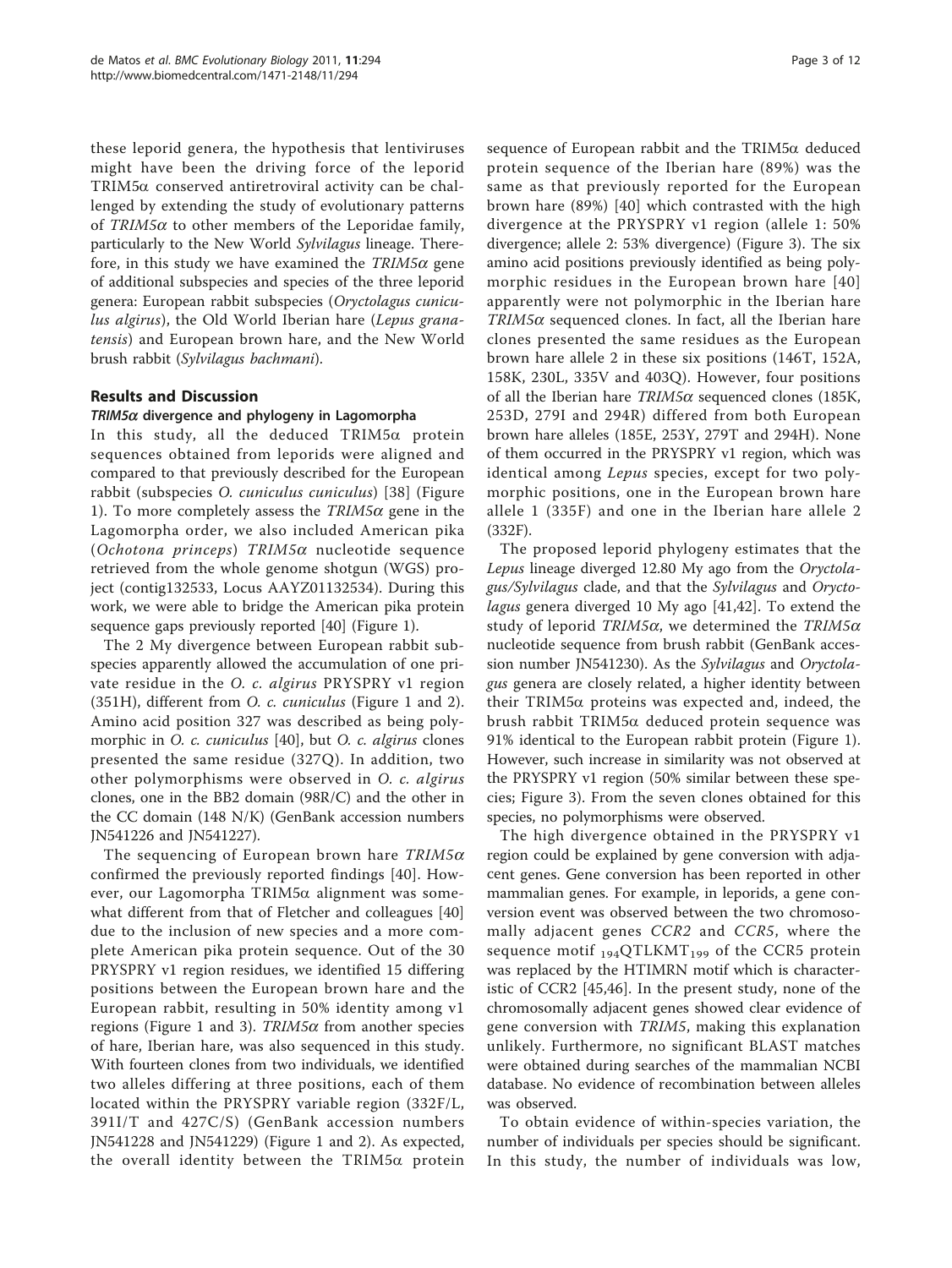<span id="page-3-0"></span>

| Orcucu | <b>RING</b><br>MASAILANMKEEVTCPICLELLVEPLSIDCGHSFCQACITANYESMIAKEMESRCPVCRIGYQLENLRPNRHVAN                                                           | 75 |
|--------|------------------------------------------------------------------------------------------------------------------------------------------------------|----|
| Orcual | MASAILANMKEEVTCPICLELLVEPLSIDCGHSFCQACITANYESMIAKEMESRCPVCRIGYQLENLRPNRHVAN                                                                          |    |
| Leeu   | MASAILANMKEEVTCPICLELLVEPLSIDCGHSFCQACITANYESMIAKEMESRCPVCRISYQLENLRPNRHVAN                                                                          |    |
| Leqr   | MASAILANMKEEVTCPICLELLVEPLSIDCGHSFCQACITANYESMIAKEMESRCPVCRISYQLENLRPNRHVAN                                                                          |    |
| Syba   | MAAAVLANVKEEVTCPICLELLVEPLSIDCGHSFCQACITANYESMIAKEMESRCPVCRIGYQLENLRSNRHVAN                                                                          |    |
| Ocpr   | MASAVLENMKEEVMCPICLELLVEPOSLDCGHSFCSACITGNYKSSEAKDVESRCPVCRVSYOLENLRPNRHVAN                                                                          |    |
|        | *********** * ******* ****<br>$\star\star$<br>$\star$<br>$\star$ $\star$<br>$\star$ $\star$ $\star$ $\star$ $\star$<br>********                      |    |
|        | CC<br>B <sub>B2</sub>                                                                                                                                |    |
| Orcucu | IVEKINEIKLSSEEGQKQEHCARHGEKLLLFCKEDGKVICWLCERSQEHRGHHTFLMEEVAQEYQEKLQSALNNL 150                                                                      |    |
| Orcual | IVEKINEIKLSSEEGQKQEHCARHGEKLLLFCKEDGKVICWLCERSQEHRGHHTFLMEEVAQEYQEKLQSALKNL                                                                          |    |
| Leeu   | IVEKMNEIKFCSEEGQKQEHCARHGEKLLLFCKEDGKVICWLCEHSQEHRGHHTFLIEEIAQEYQEKLQSALNNL                                                                          |    |
| Legr   | IVEKMNEIKFCSEEGOKOEHCARHGEKLLLFCKEDGKVICWLCEHSOEHRGHHTFLIEEIAOEYOEKLOSTLNNL                                                                          |    |
| Syba   | IVEKINEIKLSSEEGQKQEHCARHGEKLLLFCKEDGKVICWLCERSQEHRRHHTFLIEEIAQEYQEKLQSALHNL                                                                          |    |
| Ocpr   | IIERIKELDLSSEEEQKVDLCAHHQEKLLLFCKEDGKLICWLCERSQKHRGHHTFLIEDVVQEYQEKLQEALKKL                                                                          |    |
|        | ************ ****** ** ** ***** *<br>*** **                                                                                                          |    |
|        |                                                                                                                                                      |    |
| Orcucu | MTKQEEAEKLKAGIQQEITSWKNQLQKERQNIQAEFKHLKDILDSEEQDELQKLEEEKGHILKSMEESKHELIQQ 225                                                                      |    |
| Orcual | MTKQEEAEKLKAGIQQEITSWKNQLQKERQNIQAEFKHLKDILDSEEQDELQKLEEEKGHILKSMEESKHELIQQ                                                                          |    |
| Leeu   | MTKQEEAEKLKAGIQQEITSWKNQLQKERQNIQAEFKHLKDILDSGEQDELQKLEEEKGHILKSMEESKNELIQQ                                                                          |    |
| Legr   | MAKQEEAKKLKAGIQQEITSWKNQLQKERQNIQAKFKHLKDILDSGEQDELQKLEEEKGHILKSMEESKNELIQQ                                                                          |    |
| Syba   | MTKQEEAGKLKAGIQQEITSWKNQLQKERQNIRAEFKHLKDILDSEEQDELQKLEEEEGHILKSMEESKNELIQQ                                                                          |    |
| Ocpr   | MKEQEESEKLKADVQEEITSWKDQIQGERLTIESEFQQLKDILDSMEQNELQKLKEEEDHILSSLAESKSQLTQQ                                                                          |    |
|        | ****** * * **<br>******* ** *****                                                                                                                    |    |
|        | <b>PRYSPRY</b>                                                                                                                                       |    |
| Orcucu | SQVIQNHLSDLENCLQRPTIEMLQDVNDIIYRTETFTLKKPKTFPEKERKSFQIHELKRTMQMFQDLRHAQRYWV 300                                                                      |    |
| Orcual | SQVIQNHESDLENCLQRPTIEMLQDVNDIIYRTETFTLKKPKTFPEKERKSFQIHELKRTMQMFQDLRHAQRYWV                                                                          |    |
| Leeu   | SQVLRNHESDLENRLQRPAVEMLQDVNYIINRTETFTLKKPKTFPEKKRKSFQTDELKRTLQVFQDLRHARRYWV                                                                          |    |
| Legr   | SOVLONHLSDLENRLORPAVEMLODVNDIINRTETFTLKKPKTFPEKKRKSFOIDELKRTLOVFODLRRARRYWV                                                                          |    |
| Syba   | SQVIQNHLSDLENCLQRPAIEMLQDVNDILNRTETFTLKKPKTFPEKERKSFQIHELKRTMQMFQDLRHARRYWV                                                                          |    |
| Ocpr   | SQLLQNLLSEGKIYLMRPSIEMLQDVNDIISRTKTFTLQKPKTFLKKQRKPFEAQHLKKWMQNYKELTDAQHHWA<br>$\star\star$<br>$\star$ $\star$ $\star$<br>******* *<br>** **** ***** |    |
|        |                                                                                                                                                      |    |
| Orcucu | HVTLTPSNNQNIVVSENKRQVMYVHYHQRLNLFSLSDDHGFRY--GTRQNYFDGILGCPSITSGKHYWEVDVSGK 375                                                                      |    |
| Orcual | HVTLTPSNNQNIVVSENKRQVMYVHYQQRLNLFSLSDDHGFRY--GTRQNHFDGILGCPSITSGKHYWEVDVSGK                                                                          |    |
| Leeu   | HVTLTPSNNQNIVVSENKRQVMYVHYQKHGSLFLFKDNYGCQY-EGIKQNYFDGILGCPSITSGKHYWEVDVSGK                                                                          |    |
| Legr   | HVTLTPSNNQNIVVSENKRQVMYVHYQKHGSLFLVKDNYGCQY-EGIKQNYFDGILGCPSITSGKHYWEVDVSGK                                                                          |    |
| Syba   | DLTLTPSNNQNIIVSENKRQVMYVHYKQQPSFFPFNDNYVRQY--ETGQNYFDGILGCPSITSGKHYWEVDVSGK                                                                          |    |
| Ocpr   | NVTLTPSNNPNIVISENKREVKYTEFFHGNVSFGFKSTYNLTGIPVLTRPYSEGILGHPAFTSGKNYWEVDVSEK                                                                          |    |
|        | *******<br>$\star\star$<br>*******                                                                                                                   |    |
|        | V1                                                                                                                                                   |    |
| Orcucu | SAWILGVYGPPLLQTTTSFAYEQVSKYRPINGYWVIGLQIQYIS-FEENAISLTPIVPPSRIGVFIDYEAGIVSF 450                                                                      |    |
| Orcual | SAWILGVYGPPLLQTTTSFAYEQVSKYRPINGYWVIGLQIQYIS-FEENAISLTPIVPPSRIGVFIDYEAGIVSF                                                                          |    |
| Leeu   | SAWILGVYGPPSLOTIKSFAYGOFSKYRPINGYWVIGWONOYIS-YEENSICLTPIVPPSCIGVFIDYEAGIVSF                                                                          |    |
| Legr   | SAWILGVYGPPSLOTIKSFAYGOFSKYOPINGYWVIGWONOYIS-YEENSICLTPIVPPSCIGVFIDYEAGIVSF                                                                          |    |
| Syba   | SAWILGVRGLPLLQTTTSFAFGQASKYRPINGYWVIGLQNKYIS-FEENAISLTPIVPLSRIGVFIDYEASIVSF                                                                          |    |
| Ocpr   | TAWILGVCQPKLGPTQTPFFPQQGSKYKPVHGYWVIGLQGQSHVFYEENPIFVTLTIPSRRIGVFLDYEAGTVSF                                                                          |    |
|        | ******<br>$******$ *<br>$+ + + +$<br>$***$ *<br>$\star$<br>**** ****<br>$\star$                                                                      |    |
|        | V <sub>2</sub><br>v3                                                                                                                                 |    |
| Orcucu | 492<br>FSVTQHKFLIYKFSACSFSKEVFPYFNPMHCPKPMTICELSC                                                                                                    |    |
| Orcual | FSVTQHKFLIYKFSACSFSKEVFPYFNPMHCPKPMTICELSC                                                                                                           |    |
| Leeu   | FSVTQHTFLIYKFSACSFAEEVFPYFNPMQCPKPMTICQMSC                                                                                                           |    |
| Legr   | FSVTQHTFLIYKFSACSFAEEVFPYFNPMQCPKPMTICQMSC                                                                                                           |    |
| Syba   | FSVTQHKFLIYKFAACSFSKEVFPYFNPMQCPKPMTICQLSC                                                                                                           |    |
| Ocpr   | FSVTHSVYLMYKFSGCSFSNEVFPYFNPMTCPRPMTLC-                                                                                                              |    |
|        | $***$ *<br>$\star\star$<br>***<br>*********                                                                                                          |    |
|        |                                                                                                                                                      |    |

s (Orcucu) and *Oryctolagus cuniculus algirus* (Orcual) subspecies, European brown hare ( (Legr - allele 1), brush rabbit (Syba) and American pika (Ocpr). Only allele 1 for Iberian hare is represented, as all the differences between both alleles are reported in the main text. European brown hare sequenced alleles were similar to those previously reported (Genbank accession numbers [HM768824,](http://www.ncbi.nlm.nih.gov/pubmed/768824?dopt=Abstract) [HM768825\)](http://www.ncbi.nlm.nih.gov/pubmed/768825?dopt=Abstract) [\[40](#page-10-0)]. RING domain, B-box type 2 (BB2) domain, Coiled Coil (CC) domain and PRYSPRY domain, with its variable regions (v1, v2, v3 and v4), are indicated. Positively-selected codon positions are shaded; asterisk (\*), identical residue between all species.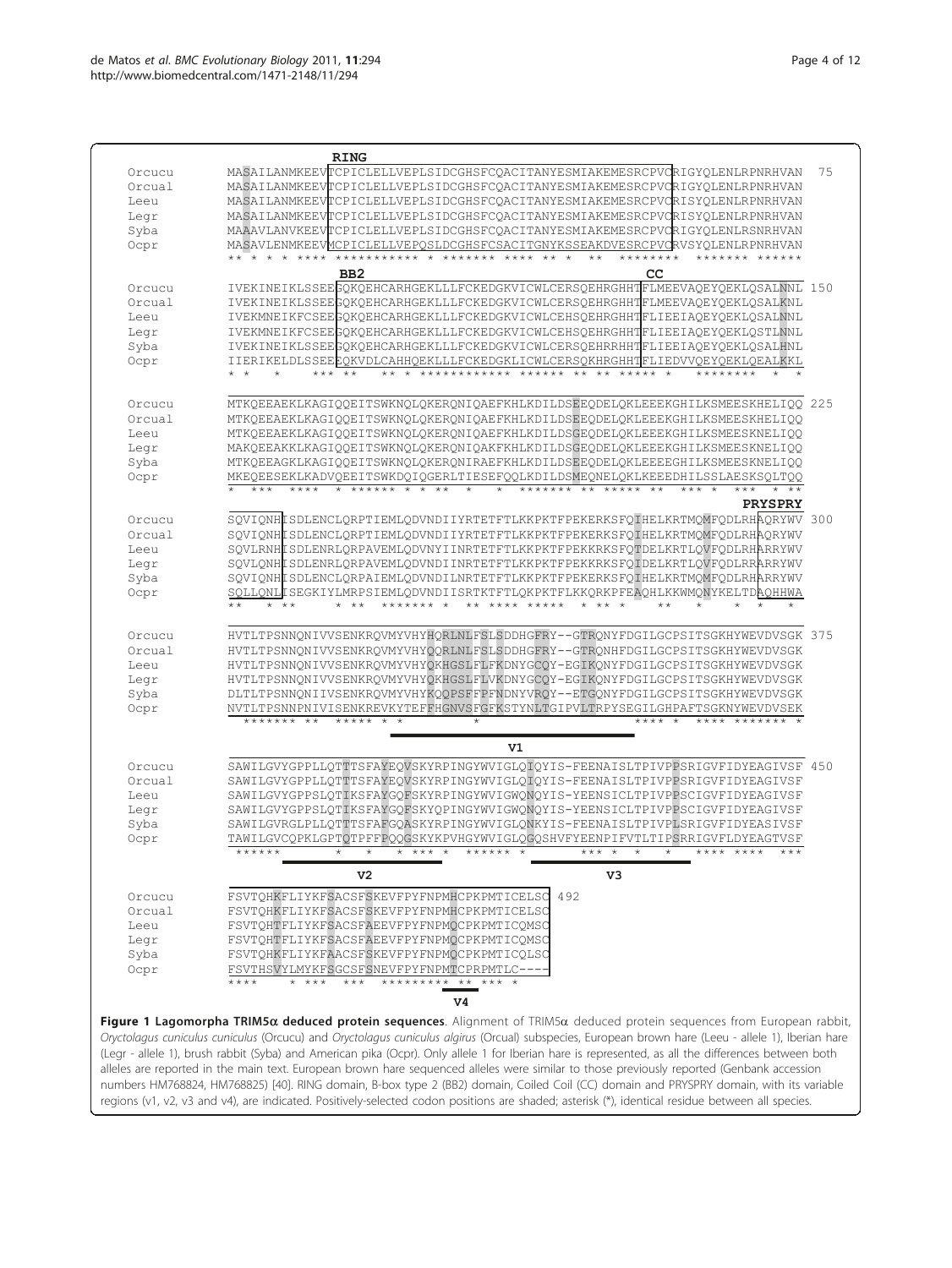<span id="page-4-0"></span>

limiting the accuracy of the observed polymorphisms. However, it cannot be ruled out that some of the sites that appeared to be variable between species are polymorphisms present within species, especially when considering the two closely related Lepus species. A case of trans-species polymorphism was reported in a study of the evolution of the immunoglobulin heavy chain variable region in Oryctolagus and Lepus [\[47\]](#page-10-0). In light of the previously described long-term balancing selection on primate  $TRIM5\alpha$  [[34](#page-10-0),[35](#page-10-0)], this scenario cannot be excluded in leporids.

Lagomorpha  $TRIM5\alpha$  phylogenetic trees, based on nucleotide, including all described alleles, and amino acid deduced sequences, were obtained with the Maximum Likelihood method (Figure [4](#page-5-0)).  $TRIM5\alpha$  nucleotide and amino acid sequences of three primates (human (Homo sapiens), chimpanzee (Pan troglodytes) and rhesus monkey (Macaca mulatta)), and TRIM6 nucleotide and amino acid sequences of European rabbit and human were also included. The trees typology was coincident with the known species tree [[41](#page-10-0),[42,48,49\]](#page-10-0), where TRIM6 sequences represented an outgroup, and primate and lagomorph  $TRIM5\alpha$  formed two orthologs groups. Due to the identical typology between the two sets of data, only the tree based on nucleotide sequences is represented in Figure [4.](#page-5-0)

# Inference of positive selection in Lagomorpha TRIM5 $\alpha$ protein

To identify a specific pattern of nucleotide substitution in the leporid TRIM5 $\alpha$  protein, synonymous and nonsynonymous substitution rates were estimated using the Nei-Gojobori method [[50\]](#page-10-0) and a non-synonymous to synonymous substitution ratio  $(d_N/d_S)$  was calculated (Table [1](#page-5-0)). Under neutrality, coding sequences are expected to present a ratio of non-synonymous substitutions  $(d_N)$  over synonymous substitutions  $(d_S)$  that does not significantly deviate from 1 ( $\omega = d_N/d_S = 1$ ), while significant deviations may be interpreted as either the

|                  | 333333333333333333333333333333  | 999 999 999 999 999 999 999 999 999 999 999 000 000 000 000 000 000 000 000 000 000 000 000 000 000 000 000 000 000 000                        |
|------------------|---------------------------------|------------------------------------------------------------------------------------------------------------------------------------------------|
|                  | 222222233333333344444444445555  |                                                                                                                                                |
|                  | 3456789012345678901234567890123 | 789 012 345 678 901 234 567 890 123 456 789 012 345 678 901 234 567 890 123 456 789 012 345 678 901 234 567 890 123 456 789                    |
| Orcucu           | YVHYHORLNLFSLSDDHGFRY--GTRONYFD | TAT GTG CAT TAC CAT CAA CGT CTC AAT TTA TTT TCT CTT AGT GAT GAT CAT GGC TTT CGA TAT --- --- GGG ACT AGG CAG AAT TAT TTT GAT                    |
| Orcual alellel/2 |                                 |                                                                                                                                                |
| Leeu alellel     |                                 | QKHGS.LEFK.NY.CQ.-E.IK     G A .A. GG. .G. C.T  CT. T .AG  A.   .G. A.  --- GAG  .T. .A.                                                       |
| Leeu alelle2     |                                 |                                                                                                                                                |
| Legr allelel     |                                 | QKHGS.LUVK.NY.CQ.-E.IK     G A .A. GG. .G. C.T  CT. G .AG  R.  .G. .AG  .-F GAG  .T. .A.                                                       |
| Legr alelle2     |                                 |                                                                                                                                                |
| Syba             |                                 | K.QPSF.PFN.NYVRQ.--E.G     TA. G .AA .CT .G. C  C T .A.  T CG. .A.  --- --- .A.  G                                                             |
| Ocpr             |                                 | . TEFFHGNVS.GFKSTYNLTGIPVLTRP.SE  ACC G.A .TT TT. T G.C AA. GTG AGC  GGC T .AA AGC ACC T. . AA. C.G ACC GGC ATT CCG  T. CTG .CC .GT CCG  AGC A |

Figure 3 Amino acid and nucleotide sequences of Lagomorpha PRYSPRY v1 region. Amino acid and nucleotide sequences of PRYSPRY v1 region are represented for European rabbit subspecies Oryctolagus cuniculus cuniculus (Orcucu) and Oryctolagus cuniculus algirus (Orcual), European brown hare (Leeu - allele 1 and 2), Iberian hare (Legr - allele 1 and 2), brush rabbit (Syba) and American pika (Ocpr). The shadowed region on the amino acid representation corresponds to positively-selected sites obtained by REL analysis. Non-synonymous substitutions are underlined on the nucleotide sequences of Lagomorpha PRYSPRY v1 region. Residues are numbered as in Figure 1.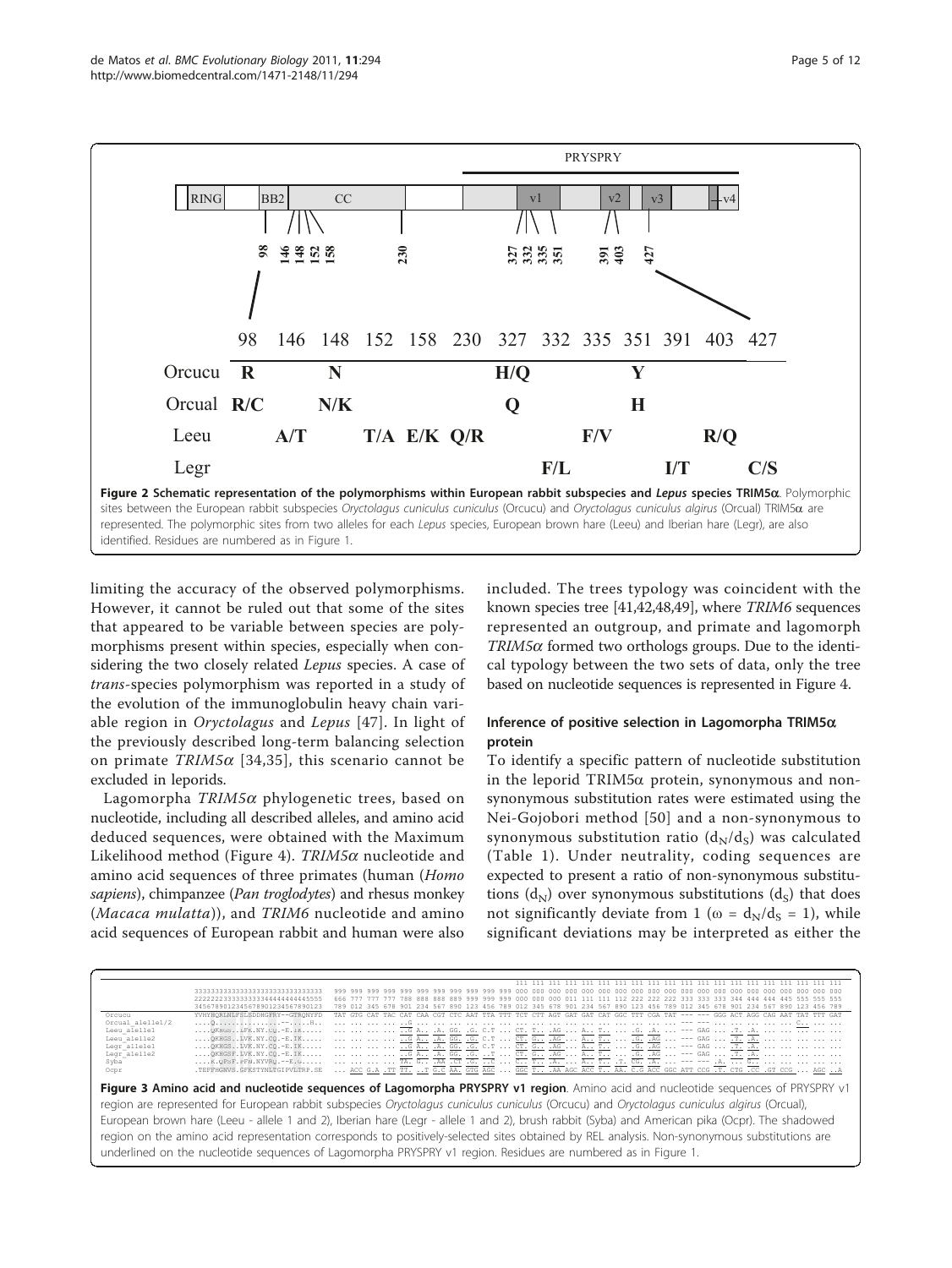<span id="page-5-0"></span>

result of positive selection ( $\omega$  > > 1) or of negative selection ( $\omega$  < < 1). This simple analysis showed that the ratios obtained between genera ranged from 2.8 to 4.3, clearly higher than 1, suggesting that TRIM5 $\alpha$  is under strong positive selection.

The high variability of the PRYSPRY domain and the positive selection of TRIM5a described in primates [[18,25,31](#page-10-0)-[33\]](#page-10-0) prompted Fletcher and colleagues (2010) [[40](#page-10-0)] to perform a codon-based selection analysis using the random effect likelihood (REL) model. With this

|  | Table 1 Leporid TRIM5 $\alpha$ estimation of non-synonymous to synonymous substitution ratio ( $d_N/d_S$ ) |  |  |
|--|------------------------------------------------------------------------------------------------------------|--|--|
|--|------------------------------------------------------------------------------------------------------------|--|--|

| $1.4001$ . Experiments community of field synehimens to synehimens substitution functions $\{M_N, M_N\}$ |        |         |                     |         |                     |         |                     |  |
|----------------------------------------------------------------------------------------------------------|--------|---------|---------------------|---------|---------------------|---------|---------------------|--|
|                                                                                                          | Orcucu | Orcual  | Orcual              | Leeu    | Leeu                | Legr    | Legr                |  |
|                                                                                                          |        | allele1 | allele <sub>2</sub> | allele1 | allele <sub>2</sub> | allele1 | allele <sub>2</sub> |  |
| Orcucu                                                                                                   |        |         |                     |         |                     |         |                     |  |
| Orcual_allele1                                                                                           | 1.5    |         |                     |         |                     |         |                     |  |
| Orcual_allele2                                                                                           | 1.5    | 1.0     |                     |         |                     |         |                     |  |
| Leeu_allele1                                                                                             | 3.0    | 3.1     | 3.4                 |         |                     |         |                     |  |
| Leeu_allele2                                                                                             | 2.9    | 2.9     | 3.2                 | 3.0     |                     |         |                     |  |
| Legr_allele1                                                                                             | 3.2    | 3.2     | 3.2                 | 2.5     | 2.0                 |         |                     |  |
| Legr_allele2                                                                                             | 3.2    | 3.2     | 3.2                 | 3.0     | 3.0                 | n. a.   |                     |  |
| Syba                                                                                                     | 2.8    | 2.9     | 2.9                 | 4.1     | 3.8                 | 4.3     | 4.1                 |  |

Oryctolagus cuniculus cuniculus (Orcucu), Oryctolagus cuniculus algirus (Orcual), European brown hare (Leeu), Iberian hare (Legr) and brush rabbit (Syba). n.a.- not applicable (no non-synonymous substitutions were observed).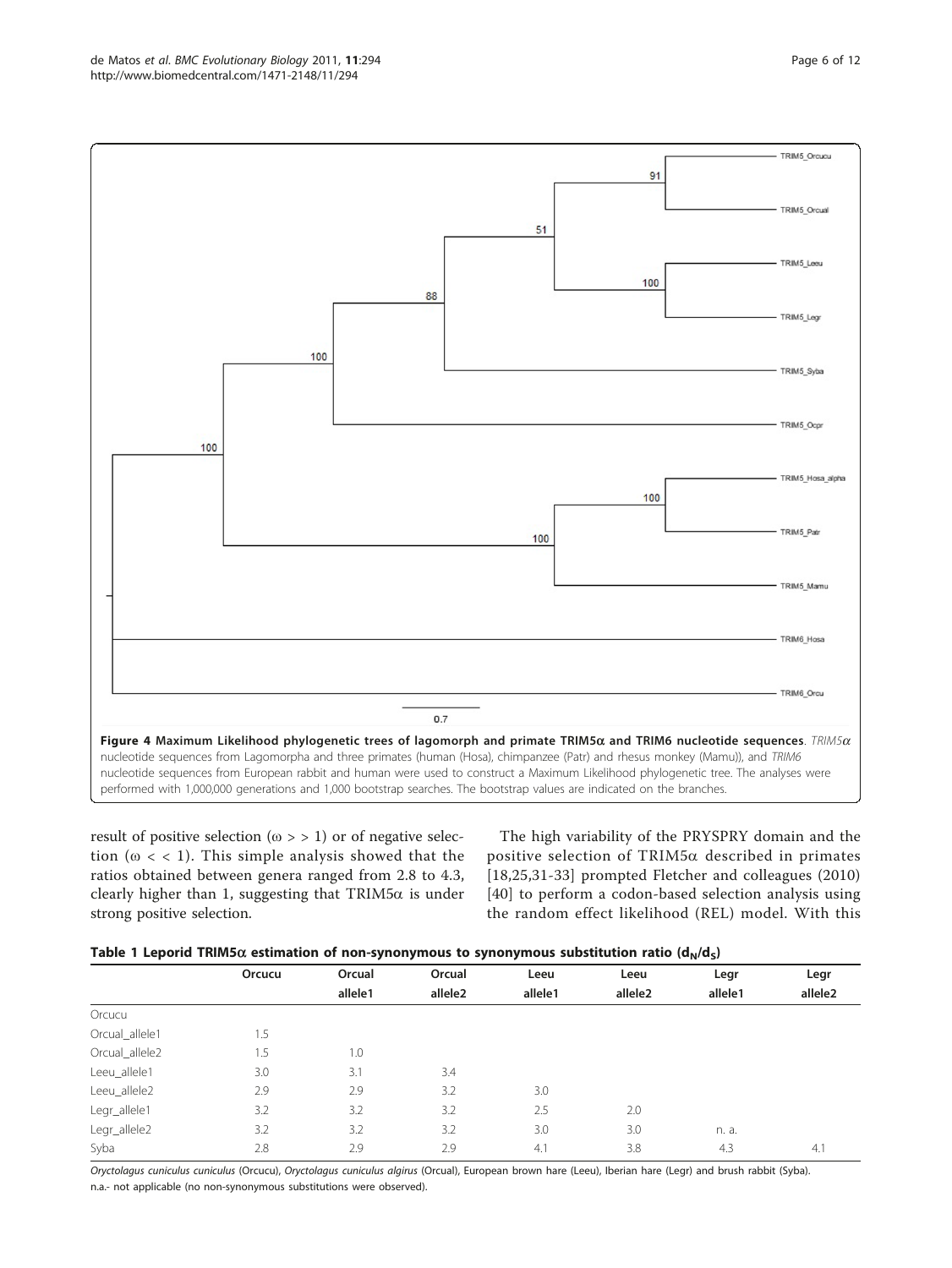analysis, the authors identified 11 positively-selected codons, 4 of which were located in the PRYSPRY v1 region [\[40\]](#page-10-0). Using the same methodology and parameters, we identified 25 positively-selected codons, 20 of which are located in the PRYSPRY domain and, more specifically, 11 in the v1 region (Table 2). In Figure [3](#page-4-0) the amino acid and nucleotide sequences of Lagomorpha PRYSPRY v1 region are represented and the non-synonymous substitutions are marked. It should be pointed out that the PRYSPRY domain was the site of the most intense positive selection in primates [\[31](#page-10-0)-[33\]](#page-10-0); its v1 region was identified as the major determinant of anti-HIV-1 potency distinguishing the human and rhesus monkey  $TRIM5\alpha$  proteins [[16](#page-10-0)-[18,23-25](#page-10-0),[32\]](#page-10-0). The proposed evolutionary model for primate  $TRIM5\alpha$  in which a history of virus-host interactions led to species-specific adaptations [[31\]](#page-10-0) can be considered also for leporids. But again, the *trans-species* scenario between leporid species cannot be ruled out to explain the species-specific variations.

Our striking observation was visually reinforced by sliding-window analysis of  $TRIM5\alpha$  nucleotide divergence between species (Figure [5](#page-7-0)). Comparing Oryctolagus with other leporid genera that diverged about 12 My ago, the nucleotide differences throughout the gene occurred primarily around 0.00-0.10 and 0.00-0.05 nucleotide replacements per site for Lepus and Sylvilagus species, respectively (Figure [5A, B](#page-7-0) and [5C\)](#page-7-0). Nevertheless, the nucleotide differences peak  $(-0.20)$  was observed around nucleotide position 1000, where the PRYSPRY v1 region is located (positions 967-1059). The 40 My separation between Ochotona and the leporids is apparent in the 0.30 to 0.60 nucleotide replacements per site when comparing American pika to European rabbit (Figure [5D\)](#page-7-0). However, the peak in the v1 region is still clearly defined. These observations can be compared to the nucleotide differences among primates. The approximately 4.5-6 My of evolutionary divergence between human and chimpanzee [[48](#page-10-0),[49,51\]](#page-10-0) resulted in a nucleotide difference of 0-0.03

| $\mathsf{Codon}^{\mathsf{a}}$ | Normalized E [dN-dS] | Posterior<br>Probability | <b>Bayes</b><br>Factor | Region                   | Orcub                                | Leeu                                        | Legr                                 | Syba                                 | Ocpr                    |
|-------------------------------|----------------------|--------------------------|------------------------|--------------------------|--------------------------------------|---------------------------------------------|--------------------------------------|--------------------------------------|-------------------------|
| 3                             | 0.30                 | 1.00                     | 795                    | $\overline{\phantom{a}}$ | $\overline{S^0}$                     | $S^0$                                       | $S^0$                                | $\underline{\mathsf{A}}^0$           | $S^0$                   |
| 148                           | 0.29                 | 0.99                     | 224                    | CC                       | $\mathrm{N}^0\mathrm{/K}^+$          | $N^0$                                       | $\mathrm{N}^0$                       | $\mathsf{H}^{\mathsf{O}/\mathsf{+}}$ | $\rm K^+$               |
| 196                           | 0.29                 | 0.99                     | 179                    | CC                       | E                                    | $\frac{G^0}{T^0}$                           | $\frac{G^0}{I^0}$                    | E                                    |                         |
| 279                           | 0.30                 | 1.00                     | 1913                   |                          | $^{0}$                               |                                             |                                      | $\mathbf{I}^{\mathbf{0}}$            | $\frac{M^0}{A^0}$       |
| 288                           | 0.29                 | 0.99                     | 178                    |                          | $M^{0}$                              | $\vee^0$                                    | $\vee^0$                             | $\mathsf{M}^0$<br>٠                  |                         |
| 327                           | 0.30                 | 1.00                     | 6611                   | v1                       | $H^{0/+}/Q^{0}$                      | $Q^0$                                       | $Q^0$                                | $\mathsf{K}^+$                       |                         |
| 329                           | 0.30                 | 1.00                     | 578                    | V <sup>1</sup>           | $R^+$                                | $\mathsf{H}^{\mathsf{0}/\mathsf{+}}$        | $\mathsf{H}^{\mathsf{0}/\mathsf{+}}$ | $\mathrm{Q}^0$                       | $rac{F^0}{S^0}$         |
| 330                           | 0.30                 | 1.00                     | 35572                  | V <sup>1</sup>           | $L^0$                                | $\frac{G^0}{S^0}$                           | $\frac{G^0}{S^0}$                    | $P^0$<br>Ξ,                          |                         |
| 331                           | 0.30                 | 0.99                     | 405                    | V <sup>1</sup>           | $N^{0}$                              |                                             |                                      | $S^0$                                | $\frac{V^0}{S^0}$       |
| 332                           | 0.30                 | 1.00                     | 33711                  | V <sup>1</sup>           | $\frac{L^0}{S^0}$                    | $\frac{\Gamma_0}{\Gamma_0}$                 | $\frac{L^0}{L^0}$                    | $\mathsf{F}^0$<br>⇒                  |                         |
| 334                           | 0.30                 | 1.00                     | 5055                   | V <sup>1</sup>           |                                      |                                             |                                      | $P^0$                                | $\frac{G^0}{K^+}$       |
| 336                           | 0.30                 | 0.99                     | 294                    | $\vee$                   | $S^0$                                | $K^+$                                       | $K^+$                                | $N^0$                                |                         |
| 341                           | 0.30                 | 1.00                     | 483                    | V <sup>1</sup>           | $\mathsf{E}^{\mathsf{O}}$            | $\overline{\mathsf{C}}^0$                   | $\underline{C}^0$                    | $R^+$                                | $L^0$                   |
| 342                           | 0.30                 | 1.00                     | 574                    | V <sup>1</sup>           | $\mathsf{R}^+$                       | $Q^0$                                       | $Q^0$                                | $Q^0$                                |                         |
| 347                           | 0.30                 | 0.99                     | 320                    | $\vee$ 1                 | $T^0$                                | $\mathsf{I}^{\mathsf{O}}$<br>$\blacksquare$ | $\mathsf{I}^0$<br>$\blacksquare$     | $T^0$                                | $L^0$<br>T <sup>0</sup> |
| 348                           | 0.30                 | 1.00                     | 691                    | V <sup>1</sup>           | $\mathsf{R}^+$                       | $\rm K^+$                                   | $\mathsf{K}^+$                       | $\frac{G^0}{T^0}$                    |                         |
| 391                           | 0.30                 | 1.00                     | 3822                   | v2                       | $T^0$                                | $\mathsf{I}^0$                              | $\mathsf{I}^{\mathsf{O}}$            |                                      | $Q^0$                   |
| 396                           | 0.30                 | 0.99                     | 438                    | v <sub>2</sub>           | $Y^0$                                | $Y^0$                                       | $Y^0$                                | $\mathsf{F}^0$                       |                         |
| 399                           | 0.30                 | 0.99                     | 368                    | v <sub>2</sub>           | $V^0$                                | $\mathsf{F}^0$                              | $\mathsf{F}^0$                       | $\overline{A}^0$                     | $\frac{P^0}{G^0}$       |
| 415                           | 0.28                 | 0.98                     | 134                    | v3                       | $\mathsf{I}^0$                       | $N^0$                                       | $\mathrm{N}^0$                       | $N^0$                                |                         |
| 434                           | 0.30                 | 0.99                     | 432                    | v <sub>3</sub>           | $P^0$                                | $\mathsf{P}^0$                              | $\mathsf{P}^0$                       | $\overline{\mathsf{F}}_0$            |                         |
| 457                           | 0.29                 | 0.99                     | 217                    |                          | ${\rm K}^+$                          | $T^0$                                       | $T^0$                                | $\rm K^+$                            | $\frac{V^0}{S^0}$       |
| 464                           | 0.30                 | 0.99                     | 416                    |                          | $S^0$                                | $\mathsf{S}^0$                              | $S^0$                                | $\underline{A}^0$                    |                         |
| 469                           | 0.30                 | 0.99                     | 418                    |                          | $S^0$                                | $\underline{\mathsf{A}}^0$                  | $\underline{\mathsf{A}}^0$           | $S^0$                                | $S^0$                   |
| 480                           | 0.30                 | 1.00                     | 639                    |                          | $\mathsf{H}^{\mathsf{0}/\mathsf{+}}$ | $Q^0$                                       | $Q^0$                                | $Q^0$                                | $T^0$                   |

European rabbit (Orcu), European brown hare (Leeu), Iberian hare (Legr), brush rabbit (Syba) and American pika (Ocpr).

<sup>a</sup> Codon positions are numbered according to the alignment in Figure 1.

Codon physical-chemical properties are also represented: Underlined codon = non-polar amino acid; non-underlined codon = polar amino acid;  $+$  = positive amino acid;  $=$  negative amino acid;  $<sup>0</sup>$  = neutral amino-acid.</sup>

<sup>&</sup>lt;sup>b</sup> Single amino acid = same for both Orcu subspecies, Oryctolagus cuniculus cuniculus (Orcucu) and Oryctolagus cuniculus algirus (Orcual); Two amino acids divided by "/" = Orcucu amino acid/Orcual amino acid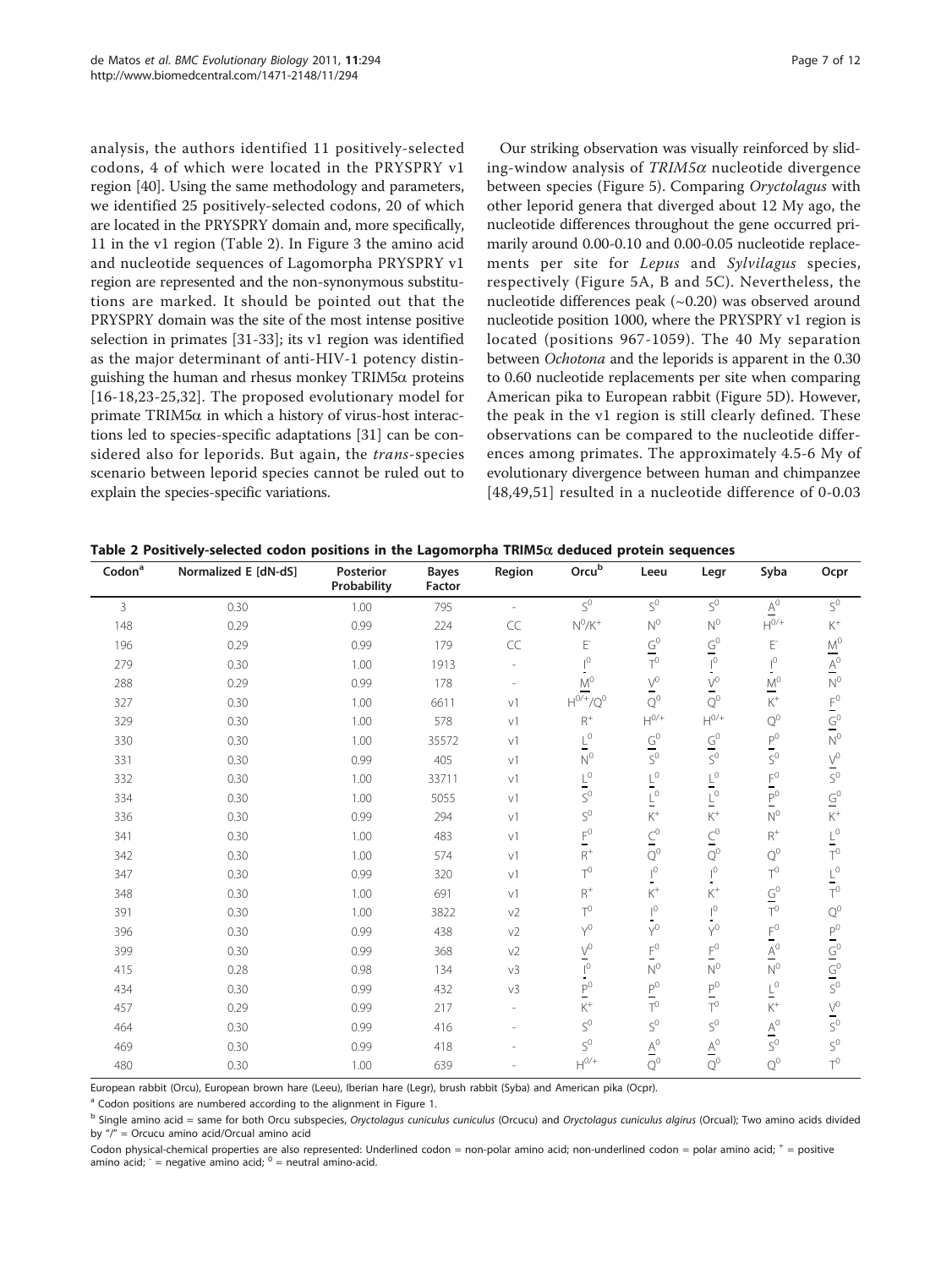<span id="page-7-0"></span>

nucleotide replacements per site, although some peaks are still defined, including one around the nucleotide position 1000 (Figure [4E](#page-5-0)). Comparison of the human and rhesus monkey also revealed a peak in the PRYSPRY v1 region (Figure 5F), variance similar to that observed among leporid genera  $(\sim 0.20)$ , although the average nucleotide differences are higher than between leporids (0.00-0.15 nucleotide replacements per site), which is consistent with the < 31 My divergence time between human and rhesus monkey [\[18,31](#page-10-0)].

The interest in studying ancient extinct viruses (paleoviruses) in primate genomes has increased in the past few years. However, using sequences of "modern" viruses to identify paleoviruses has been a problem and some new strategies began to be applied. The approach broadly used consists in looking for signatures of evolutionary adaptation in antiviral genes [[52](#page-10-0)]. Several primate antiviral genes have already been studied and positive selection was inferred, including the focus of this paper, TRIM5 $\alpha$  [e.g. [[31,33,53,54](#page-10-0)]]. The detection of extensive diversity in primate  $TRIM5\alpha$  led the scientific community to speculate that endogenous retroviruses and/or exogenous lentiviral pathogens may have exerted selective pressure on this host restriction factor and, in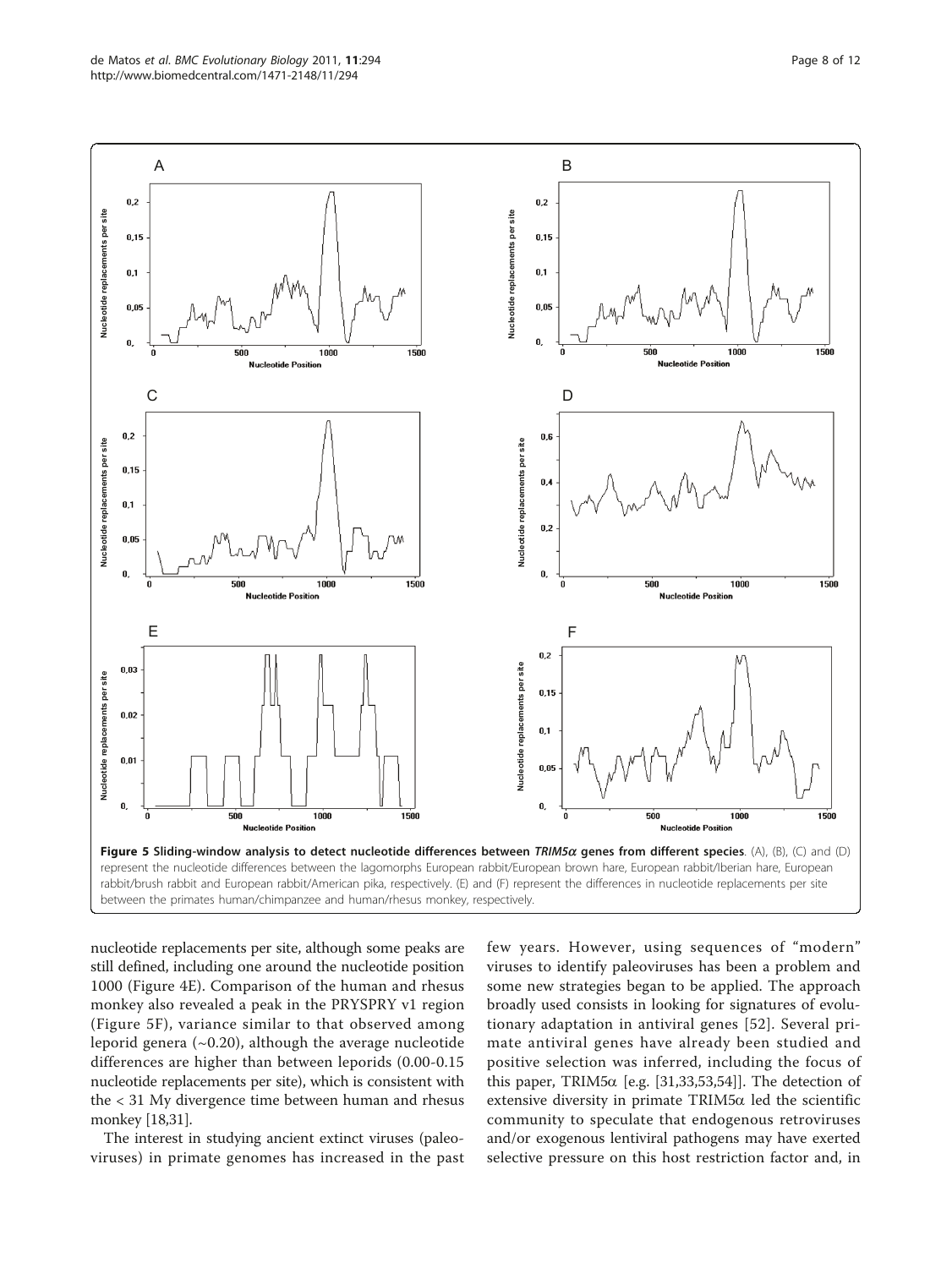the specific case of human TRIM5 $\alpha$ , that the acquisition of resistance to specific ancient endogenous retroviruses may be responsible for our susceptibility to HIV-1 in the present-day [[31,32,55](#page-10-0)].

Assuming that selective pressure acts on the TRIM5 $\alpha$ region that recognizes variation in the capsid of retroviruses, it was predicted that the PRYSPRY v1 region represents the interface with the capsid [[18,25,31](#page-10-0),[32](#page-10-0)]. Recent studies showed that RELIK is highly similar structurally to modern-day exogenous lentiviruses and that the capacity of the capsid to form a protein-protein complex with CypA is maintained [[56\]](#page-10-0). CypA is a host cell peptidyl proline isomerase that binds to the retroviral capsid [[57,58\]](#page-11-0). With the absence of known exogenous lentiviruses affecting leporids, endogenous retroviruses such as RELIK were suggested to dominate leporid  $TRIM5\alpha$  evolution after host germline infection [[40\]](#page-10-0). Our prediction was that the TRIM5 $\alpha$  protein from the third leporid genus known to harbor RELIK, the New World genus Sylvilagus, should also reflect selective pressure patterns in specific regions previously reported for the Old World Oryctolagus and Lepus genera. In fact, despite Sylvilagus being more closely related to Oryctolagus, the sequence divergence in TRIM5 $\alpha$  is comparable to that found between European brown hare, Iberian hare and the two *O. cuniculus* subspecies, particularly in the PRYSPRY v1 region where the majority of positively-selected codons is concentrated.

The current release of both European rabbit and American pika genomes has increased the opportunities to identify other Lagomorpha endogenous retroviruses, remnants of ancient extinct viruses. At the same time, while comparing sequence data from several orthologs of lagomorph antiviral genes, signatures of evolutionary change in these antiviral genes could date when different ancient viral pathogens acted. Of course, it is not correct to fully assume that only one ancient retrovirus was responsible for selectively pressuring a specific antiviral gene and vice versa, or that an exogenous lentiviruses did not play a preponderant role in  $TRIM5\alpha$ Lagomorpha evolution. However, until other endogenous retroviruses are identified in leporid or even lagomorph genomes and due to the absence of known exogenous lentiviruses infecting leporids, we speculate that endogenous retroviruses like RELIK could have acted as evolutionary forces on leporid  $TRIM5\alpha$ .

# Conclusions

This evolutionary study on Lagomorpha  $TRIM5\alpha$  gene shows a remarkable differentiation in the PRYSPRY v1 region suggesting that this gene has evolved under a high selective pressure within the Lagomorpha order. With the exception of studies on the primate lineage, this is one of the first comprehensive and detailed evolutionary studies of the antiretroviral restriction factor TRIM5a. Furthermore, the similarities observed in the species split within primates and lagomorphs allow the establishment of comparisons of the evolutionary patterns observed in  $TRIM5\alpha$  gene.

# Methods

#### Samples, RNA extraction and cDNA synthesis

Liver samples from one European rabbit (subspecies Oryctolagus cuniculus algirus; Orcual), two European brown hares (Lepus europaeus; Leeu) and two Iberian hares (L. granatensis; Legr) were supplied by CIBIO, Vairão, Portugal. In addition, two brush rabbit (Sylvilagus bachmani; Syba) spleen samples were provided by the Blue Oak Ranch Reserve, University of California, USA. During this study, no experimental research on animals was conducted.

Total RNA was prepared using the guanidinium thiocyanate-phenol-chloroform extraction method (TRIzol) according to manufacturer's instructions (Molecular Research Center, Inc., Cincinnati, OH, USA). Firststrand cDNA was prepared from 5 μg of total RNA, using oligo(dT) primers [[59](#page-11-0)] and the SuperScript<sup>TM</sup> III First-Strand Synthesis System (Invitrogen, Carlsbad, CA, USA).

# $TRIM5\alpha$  amplification, cloning and sequencing

The sequence of the European rabbit subspecies O. c. cuniculus (Orcucu) TRIM5 $\alpha$  used in this study was taken from GenBank (accession number [NM\\_001105673\)](http://www.ncbi.nih.gov/entrez/query.fcgi?db=Nucleotide&cmd=search&term=NM_001105673) [\[38](#page-10-0)]. A previously reported [\[40](#page-10-0)] American pika (Ochotona princeps; Ocpr)  $TRIM5\alpha$  nucleotide sequence retrieved from the whole genome shotgun (WGS) project (contig132533, Locus AAYZ01132534) was also included.

PCR primers were designed from the available sequence for European rabbit  $TRIM5\alpha$  cDNA (Forward 5'-TGTCTTGCAGAAATCTGTGAGCAAAAG-3'and Reverse 5'-AAGAGATGTACCCCAGGGTAAGAG-3'), generating an approximately 1.5 kb PCR product corresponding to the full-length CDS. The PCR thermal profile used was the following: initial denaturation (98°C for 30 s); 40 cycles of denaturation (98°C for 10 s), annealing (60°C for 30 s) and extension (72°C for 1 min); and a final extension (72°C for 10 min). Phusion® High-Fidelity DNA Polymerase (Finnzymes, Espoo, Finland) was used. Finally, an additional extension step (72°C for 10 min) with Taq polymerase (GoTaq, Promega; Madison, WI, USA) was performed.

The PCR products were cloned into the pGEM-T Easy vector (Promega, Madison, WI, USA). At least seven independent clones were sequenced per allele. Sequencing was performed with an ABI PRISM 3130 Genetic Analyser (PE Applied Biosystems), following the ABI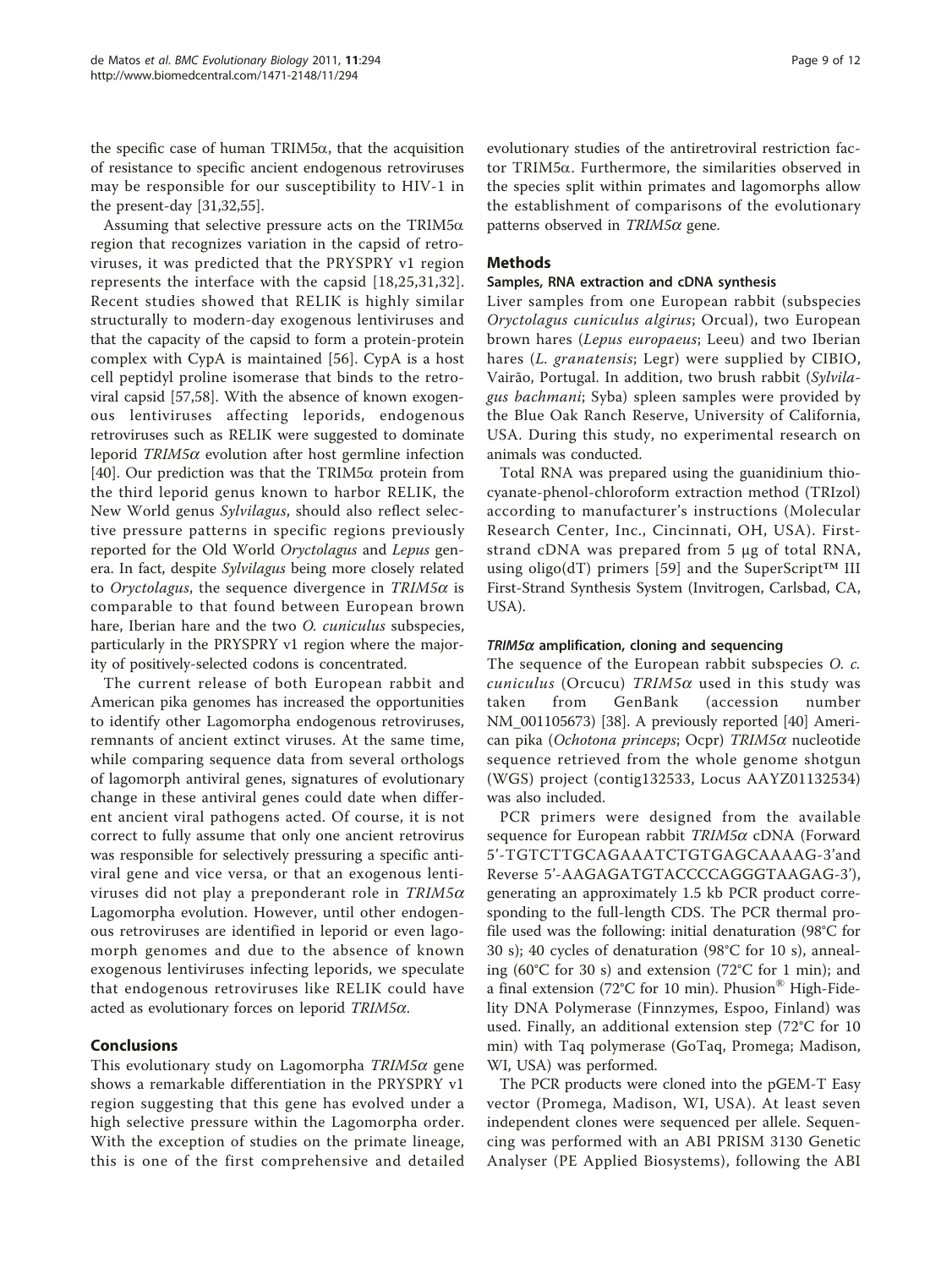<span id="page-9-0"></span>PRISM BigDye Terminator Cycle sequencing protocol. PCR products were sequenced in both directions and also with an internal primer (5' CCAACAGGAGA-TAACTTCCTGGAA 3'). Nucleotide sequence data obtained in this study have been submitted to GenBank and have been assigned the following accession numbers: [JN541226](http://www.ncbi.nih.gov/entrez/query.fcgi?db=Nucleotide&cmd=search&term=JN541226), [JN541227](http://www.ncbi.nih.gov/entrez/query.fcgi?db=Nucleotide&cmd=search&term=JN541227), [JN541228](http://www.ncbi.nih.gov/entrez/query.fcgi?db=Nucleotide&cmd=search&term=JN541228), [JN541229](http://www.ncbi.nih.gov/entrez/query.fcgi?db=Nucleotide&cmd=search&term=JN541229) and [JN541230](http://www.ncbi.nih.gov/entrez/query.fcgi?db=Nucleotide&cmd=search&term=JN541230).

#### Phylogenetic analyses

In order to infer the Lagomorpha  $TRIM5\alpha$  phylogeny, based on nucleotide and deduced amino acid sequences, a Maximum Likelihood method implemented on GARLI 1.0 (Genetic Algorithm for Rapid Likelihood Inference) [[60](#page-11-0)] was used. The analyses were performed with 1,000,000 generations and 1,000 bootstrap searches. The Model TIM3 +G for nucleotide substitution estimation was used as indicated by the jModelTest 0.1.1 [[61](#page-11-0)]. The JTT [[62\]](#page-11-0) mutation model applied to the amino acid deduced sequences was used with a rate variation among sites with 4 rate categories  $(+G)$ , as indicated by the program Prottest 2.4 [\[63-65](#page-11-0)].

#### Codon-based analysis of positive selection

Most proteins appear to be under strong purifying selection most of the time, whereas positive selection is relegated to small regions of the molecule, meaning that structural and functional domains are likely to evolve at different rates [[66\]](#page-11-0). A common approach to detect selective pressures involves estimating the rates of nonsynonymous  $(d_N)$  and synonymous  $(d_S)$  substitutions [[67\]](#page-11-0). The random effect likelihood (REL) model proposed by Kosakovsky and colleagues [[67\]](#page-11-0) and implemented in the Datamonkey web server [\[68\]](#page-11-0) was used to identify  $TRIM5\alpha$  codons under positive selection. REL involves fitting a distribution of substitution rates across sites and then inferring the rate for individual sites [\[67](#page-11-0)]. The REL method under the MG94xHKY85 model of evolution was used. Normalized posterior mean of the  $d_N - d_S$  difference and the Bayesian posterior probability for positive selection  $(d_N > d_S)$  for each codon position were obtained. A Bayes factor of greater than 50 suggests that a site is positively selected.

Estimation of leporid  $TRIM5\alpha$  synonymous and nonsynonymous substitution rates, using the Nei-Gojobori method [\[50](#page-10-0)], was performed on MEGA5 [\[69](#page-11-0)].

#### Sliding-window analysis

An alternative approach to determine nucleotide substitution rate variation among different genomic regions is to plot differences as averages by sliding a window along a sequence alignment [[70](#page-11-0)]. A sliding-window analysis was performed using DnaSP version 5.10 [\[71\]](#page-11-0). A window length of 90 nucleotides and a step size of 10 were chosen for this analysis. Nucleotide replacements per site between European rabbit/European brown hare, European rabbit/Iberian hare, European rabbit/brush rabbit, European rabbit/American pika, human/chimpanzee and human/rhesus monkey  $TRIM5\alpha$  were analyzed.

#### Acknowledgements

The Portuguese Foundation for Science and Technology supported the doctoral fellowship of Ana Lemos de Matos (SFRH/BD/48566/2008) and the post-doctoral fellowship of Pedro J. Esteves (SPRH/BPD/27021/2006). This work was also supported by a project of the Portuguese Foundation for Science and Technology (PTDC/BIA-BEC/103158/2008). We would like to thank Jeff Wilcox and Dr. Michael Hamilton from Blue Oak Ranch Reserve, University of California, Berkeley for providing brush rabbit (Sylvilagus bachmani) tissue samples.

#### Author details

<sup>1</sup> Centro de Investigação em Biodiversidade e Recursos Genéticos, Campus Agrário de Vairão, 4485-661 Vairão, Portugal. <sup>2</sup>Departamento de Zoologia e Antropologia, Faculdade de Ciências, Universidade do Porto, 4169-007 Porto, Portugal. <sup>3</sup>Department of Microbiology and Immunology, Stritch School of Medicine, Loyola University Chicago, Maywood, IL 60153, USA. <sup>4</sup>Centro de Investigação em Tecnologias da Saúde, IPSN, CESPU, 4585-116 Gandra, Portugal.

#### Authors' contributions

ALM participated in the design of the experiments, performed the experiments, participated in the data analyses and drafted the manuscript. HA contributed in the evolutionary analysis. DKL and WvdL participated in drafts of the manuscript. PJE conceived the study, designed the experiments and drafted the manuscript. All authors read and approved the final manuscript.

#### Received: 4 May 2011 Accepted: 8 October 2011 Published: 8 October 2011

#### References

- Boeke JD, Stoye JP: Retrotransposons, endogenous retroviruses, and the evolution of retroelements. In Retroviruses. Edited by: Coffin JM, Hughes SH, Varmus HE. CSHL Press, New York; 1997:343-435.
- 2. Petropoulos C: Retroviral taxonomy, protein structures, sequences, and genetic maps. In Retroviruses. Edited by: Coffin JM, Hughes SH, Varmus HE. CSHL Press, New York; 1997:757-805.
- 3. Gifford R, Tristem M: [The evolution, distribution and diversity of](http://www.ncbi.nlm.nih.gov/pubmed/12876457?dopt=Abstract) [endogenous retroviruses.](http://www.ncbi.nlm.nih.gov/pubmed/12876457?dopt=Abstract) Virus Genes 2003, 26:291-315.
- 4. Katzourakis A, Tristem M, Pybus OG, Gifford RJ: [Discovery and analysis of](http://www.ncbi.nlm.nih.gov/pubmed/17384150?dopt=Abstract) [the first endogenous lentivirus.](http://www.ncbi.nlm.nih.gov/pubmed/17384150?dopt=Abstract) Proc Natl Acad Sci USA 2007, 104:6261-6265.
- 5. Keckesova Z, Ylinen LMJ, Towers GJ, Gifford RJ, Katzourakis A: [Identification](http://www.ncbi.nlm.nih.gov/pubmed/19070882?dopt=Abstract) [of a RELIK orthologue in the European hare \(Lepus europaeus\) reveals a](http://www.ncbi.nlm.nih.gov/pubmed/19070882?dopt=Abstract) [minimum age of 12 million years for the lagomorph lentiviruses.](http://www.ncbi.nlm.nih.gov/pubmed/19070882?dopt=Abstract) Virology 2009, 384:7-11.
- 6. van der Loo W, Abrantes J, Esteves PJ: [Sharing of endogenous lentiviral](http://www.ncbi.nlm.nih.gov/pubmed/19109386?dopt=Abstract) [gene fragments among leporid lineages separated for more than 12](http://www.ncbi.nlm.nih.gov/pubmed/19109386?dopt=Abstract) [million years.](http://www.ncbi.nlm.nih.gov/pubmed/19109386?dopt=Abstract) J Virol 2009, 83:2386-2388.
- 7. Stremlau M, Owens CM, Perron MJ, Kiessling M, Autissier P, Sodroski J: [The](http://www.ncbi.nlm.nih.gov/pubmed/14985764?dopt=Abstract) [cytoplasmic body component TRIM5](http://www.ncbi.nlm.nih.gov/pubmed/14985764?dopt=Abstract)α restricts HIV-1 infection in Old [World monkeys.](http://www.ncbi.nlm.nih.gov/pubmed/14985764?dopt=Abstract) Nature 2004, 427:848-853.
- 8. Sayah DM, Sokolskaja E, Berthoux L, Luban J: [Cyclophilin A](http://www.ncbi.nlm.nih.gov/pubmed/15243629?dopt=Abstract) [retrotransposition into TRIM5 explains owl monkey resistance to HIV-1.](http://www.ncbi.nlm.nih.gov/pubmed/15243629?dopt=Abstract) Nature 2004, 430:569-573.
- 9. Nisole S, Stoye JP, Saïb A: [TRIM family proteins: retroviral restriction and](http://www.ncbi.nlm.nih.gov/pubmed/16175175?dopt=Abstract) [antiviral defence.](http://www.ncbi.nlm.nih.gov/pubmed/16175175?dopt=Abstract) Nat Rev Microbiol 2005, 3:799-808.
- 10. Ozato K, Shin D-M, Chang T-H, Morse HC: [TRIM family proteins and their](http://www.ncbi.nlm.nih.gov/pubmed/18836477?dopt=Abstract) [emerging roles in innate immunity.](http://www.ncbi.nlm.nih.gov/pubmed/18836477?dopt=Abstract) Nat Rev Immunol 2008, 8:849-860.
- 11. Reymond A, Meroni G, Fantozzi A, Merla G, Cairo S, Luzi L, Riganelli D, Zanaria E, Messali S, Cainarca S, Guffanti A, Minucci S, Pelicci PG, Ballabio A: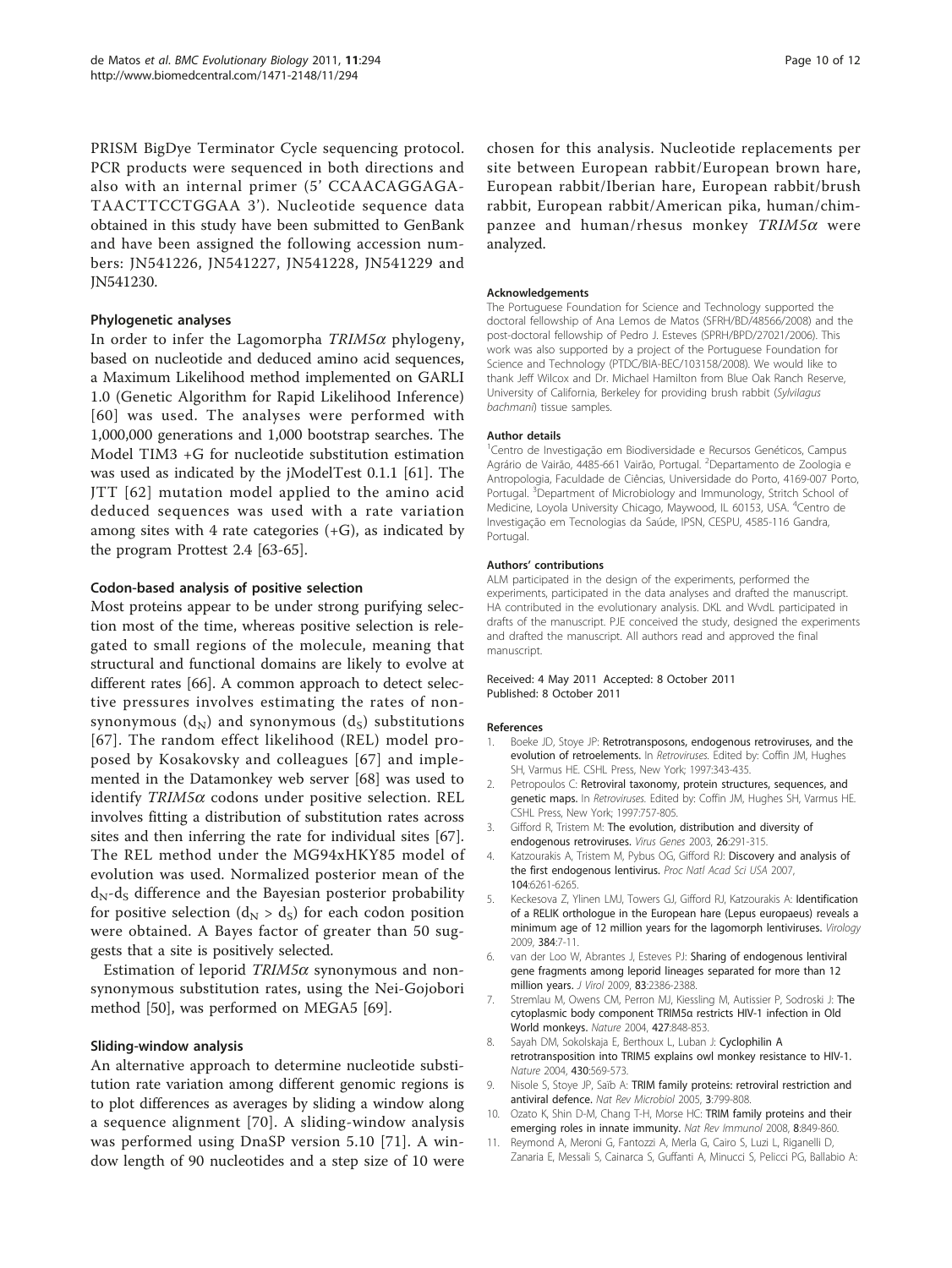<span id="page-10-0"></span>[The tripartite motif family identifies cell compartments.](http://www.ncbi.nlm.nih.gov/pubmed/11331580?dopt=Abstract) EMBO J 2001. 20:2140-2151.

- 12. Yamauchi K, Wada K, Tanji K, Tanaka M, Kamitani T: [Ubiquitination of E3](http://www.ncbi.nlm.nih.gov/pubmed/18312418?dopt=Abstract) [ubiquitin ligase TRIM5](http://www.ncbi.nlm.nih.gov/pubmed/18312418?dopt=Abstract)α and its potential role. FEBS J 2008, 275:1540-1555.
- 13. Javanbakht H, Diaz-Griffero F, Stremlau M, Si Z, Sodroski J: [The contribution](http://www.ncbi.nlm.nih.gov/pubmed/15897199?dopt=Abstract) [of RING and B-box 2 domains to retroviral restriction mediated by](http://www.ncbi.nlm.nih.gov/pubmed/15897199?dopt=Abstract) [monkey TRIM5alpha.](http://www.ncbi.nlm.nih.gov/pubmed/15897199?dopt=Abstract) J Biol Chem 2005, 280:26933-26940.
- 14. Li X, Song B, Xiang SH, Sodroski J: [Functional interplay between the B-](http://www.ncbi.nlm.nih.gov/pubmed/17543365?dopt=Abstract)[BOX 2 and the B30.2 \(SPRY\) domains of TRIM5](http://www.ncbi.nlm.nih.gov/pubmed/17543365?dopt=Abstract)α. Virology 2007, 366:234-244.
- 15. Li X, Sodroski J: [The TRIM5alpha B-box 2 domain promotes cooperative](http://www.ncbi.nlm.nih.gov/pubmed/18799578?dopt=Abstract) [binding to the retroviral capsid by mediating higher-order self](http://www.ncbi.nlm.nih.gov/pubmed/18799578?dopt=Abstract)[association.](http://www.ncbi.nlm.nih.gov/pubmed/18799578?dopt=Abstract) J Virol 2008, 82:11495-11502.
- 16. Javanbakht H, Yuan W, Yeung DF, Song B, Diaz-Griffero F, Li Y, Li X, Stremlau M, Sodroski J: [Characterization of TRIM5](http://www.ncbi.nlm.nih.gov/pubmed/16808955?dopt=Abstract)α trimerization and its [contribution to human immunodeficiency virus capsid binding.](http://www.ncbi.nlm.nih.gov/pubmed/16808955?dopt=Abstract) Virology 2006, 353:234-246.
- 17. Yap MW, Nisole S, Stoye JP: [A single amino acid change in the SPRY](http://www.ncbi.nlm.nih.gov/pubmed/15649369?dopt=Abstract) domain of human Trim5α [leads to HIV-1 restriction.](http://www.ncbi.nlm.nih.gov/pubmed/15649369?dopt=Abstract) Curr Biol 2005, 15:73-78.
- 18. Stremlau M, Perron M, Welikala S, Sodroski J: [Species-specific variation in](http://www.ncbi.nlm.nih.gov/pubmed/15709033?dopt=Abstract) the B30.2 (SPRY) domain of TRIM5α [determines the potency of Human](http://www.ncbi.nlm.nih.gov/pubmed/15709033?dopt=Abstract) [Immunodeficiency Virus restriction.](http://www.ncbi.nlm.nih.gov/pubmed/15709033?dopt=Abstract) J Virol 2005, 79:3139-3145.
- 19. Hatziioannou T, Perez-Caballero D, Yang A, Cowan S, Bieniasz PD: [Retrovirus resistance factors Ref1 and Lv1 are species-specific variants of](http://www.ncbi.nlm.nih.gov/pubmed/15249685?dopt=Abstract) [TRIM5alpha.](http://www.ncbi.nlm.nih.gov/pubmed/15249685?dopt=Abstract) Proc Natl Acad Sci USA 2004, 101:10774-10779.
- 20. Keckesova Z, Ylinen LM, Towers GJ: [The human and African green](http://www.ncbi.nlm.nih.gov/pubmed/15249687?dopt=Abstract) [monkey TRIM5alpha genes encode Ref1 and Lv1 retroviral restriction](http://www.ncbi.nlm.nih.gov/pubmed/15249687?dopt=Abstract) [factor activities.](http://www.ncbi.nlm.nih.gov/pubmed/15249687?dopt=Abstract) Proc Natl Acad Sci USA 2004, 101:10780-10785.
- 21. Yap MW, Nisole S, Lynch C, Stoye JP: [Trim5alpha protein restricts both](http://www.ncbi.nlm.nih.gov/pubmed/15249690?dopt=Abstract) [HIV-1 and murine leukemia virus.](http://www.ncbi.nlm.nih.gov/pubmed/15249690?dopt=Abstract) Proc Natl Acad Sci USA 2004, 101:10786-10791.
- 22. Perron MJ, Stremlau M, Song B, Ulm W, Mulligan RC, Sodroski J: [TRIM5alpha mediates the postentry block to N-tropic murine leukemia](http://www.ncbi.nlm.nih.gov/pubmed/15280539?dopt=Abstract) [viruses in human cells.](http://www.ncbi.nlm.nih.gov/pubmed/15280539?dopt=Abstract) Proc Natl Acad Sci USA 2004, 101:11827-11832.
- 23. Li Y, Li X, Stremlau M, Lee M, Sodrosky J: [Removal of arginine 332 allows](http://www.ncbi.nlm.nih.gov/pubmed/16809279?dopt=Abstract) [human TRIM5alpha to bind human immunodeficiency virus capsids and](http://www.ncbi.nlm.nih.gov/pubmed/16809279?dopt=Abstract) [to restrict infection.](http://www.ncbi.nlm.nih.gov/pubmed/16809279?dopt=Abstract) J Virol 2006, 80:6738-6744.
- 24. Sebastian S, Luban J: [TRIM5alpha selectively binds a restriction-sensitive](http://www.ncbi.nlm.nih.gov/pubmed/15967037?dopt=Abstract) [retroviral capsid.](http://www.ncbi.nlm.nih.gov/pubmed/15967037?dopt=Abstract) Retrovirology 2005, 2:40.
- 25. Song B, Gold B, O'hUigin C, Javanbakht H, Li X, Stremlau M, Winkler C, Dean M, Sodroski J: [The B30.2 \(SPRY\) domain of the retroviral restriction](http://www.ncbi.nlm.nih.gov/pubmed/15857996?dopt=Abstract) [factor TRIM5alpha exhibits lineage-specific length and sequence](http://www.ncbi.nlm.nih.gov/pubmed/15857996?dopt=Abstract) [variation in primates.](http://www.ncbi.nlm.nih.gov/pubmed/15857996?dopt=Abstract) J Virol 2005, 79:6111-6121.
- 26. James LC, Keeble AH, Khan Z, Rhodes DA, Trowsdale J: [Structural basis for](http://www.ncbi.nlm.nih.gov/pubmed/17400754?dopt=Abstract) [PRYSPRY-mediated tripartite motif \(TRIM\) protein function.](http://www.ncbi.nlm.nih.gov/pubmed/17400754?dopt=Abstract) Proc Natl Acad Sci USA 2007, 104:6200-6205.
- 27. Tareen SU, Emerman M: Human TRIM5α [has additional activities that are](http://www.ncbi.nlm.nih.gov/pubmed/21035162?dopt=Abstract) [uncoupled from retroviral capsid recognition.](http://www.ncbi.nlm.nih.gov/pubmed/21035162?dopt=Abstract) Virology 2011, 409:113-120.
- 28. Pertel T, Hausmann S, Morger D, Züger S, Guerra J, Lascano J, Reinhard C, Santoni FA, Uchil PD, Chatel L, Bisiaux A, Albert ML, Strambio-De-Castillia C, Mothes W, Pizzato M, Grütter MG, Luban J: [TRIM5 is an innate immune](http://www.ncbi.nlm.nih.gov/pubmed/21512573?dopt=Abstract) [sensor for the retrovirus capsid lattice.](http://www.ncbi.nlm.nih.gov/pubmed/21512573?dopt=Abstract) Nature 2011, 472:361-365.
- 29. Ganser-Pornillos BK, Chandrasekaran V, Pornillos O, Sodroski JG, Sundquist WI, Yeager M: [Hexagonal assembly of a restricting TRIM5alpha](http://www.ncbi.nlm.nih.gov/pubmed/21187419?dopt=Abstract) [protein.](http://www.ncbi.nlm.nih.gov/pubmed/21187419?dopt=Abstract) Proc Natl Acad Sci USA 2011, 108:534-539.
- 30. Zhao G, Ke D, Vu T, Ahn J, Shah VB, Yang R, Aiken C, Charlton LM, Gronenborn AM, Zhang P: Rhesus TRIM5α [disrupts the HIV-1 capsid at](http://www.ncbi.nlm.nih.gov/pubmed/21455494?dopt=Abstract) [the inter-hexamer interfaces.](http://www.ncbi.nlm.nih.gov/pubmed/21455494?dopt=Abstract) PLoS Pathog 2011, 7:e1002009.
- 31. Sawyer SL, Wu LI, Emerman M, Malik HS: [Positive selection of primate](http://www.ncbi.nlm.nih.gov/pubmed/15689398?dopt=Abstract) TRIM5α [identifies a critical species-specific retroviral restriction domain.](http://www.ncbi.nlm.nih.gov/pubmed/15689398?dopt=Abstract) Proc Natl Acad Sci USA 2005, 102:2832-2837.
- 32. Johnson WE, Sawyer SL: [Molecular evolution of the antiretroviral TRIM5](http://www.ncbi.nlm.nih.gov/pubmed/19238338?dopt=Abstract) [gene.](http://www.ncbi.nlm.nih.gov/pubmed/19238338?dopt=Abstract) Immunogenetics 2009, 61:163-176.
- 33. Soares EA, Menezes AN, Schrago CG, Moreira MAM, Bonvicino CR, Soares MA, Seuánez HN: Evolution of TRIM5α [B30.2 \(SPRY\) domain in](http://www.ncbi.nlm.nih.gov/pubmed/19931648?dopt=Abstract) [New World primates.](http://www.ncbi.nlm.nih.gov/pubmed/19931648?dopt=Abstract) Infect Genet Evol 2010, 10:246-253.
- 34. Newman RM, Hall L, Connole M, Chen G-L, Sato S, Yuste E, Diehl W, Hunter E, Kaur A, Miller GM, Johnson WE: [Balancing selection and the](http://www.ncbi.nlm.nih.gov/pubmed/17142324?dopt=Abstract) [evolution of functional polymorphism in Old World monkey TRIM5](http://www.ncbi.nlm.nih.gov/pubmed/17142324?dopt=Abstract)α. Proc Natl Acad Sci USA 2006, 103:19134-19139.
- 35. Cagliani R, Fumagalli M, Biasin M, Piacentini L, Riva S, Pozzoli U, Bonaglia MC, Bresolin N, Clerici M, Sironi M: Long-term balancing selection maintains trans-specific polymorphisms in the human TRIM5 gene. Human Genet 2010, 128:577-588.
- 36. Si Z, Vandegraaff N, O'hUigin C, Song B, Yuan W, Xu C, Perron M, Li X, Marasco WA, Engelman A, Dean M, Sodroski J: [Evolution of a cytoplasmic](http://www.ncbi.nlm.nih.gov/pubmed/16648259?dopt=Abstract) [tripartite motif \(TRIM\) protein in cows that restricts retroviral infection.](http://www.ncbi.nlm.nih.gov/pubmed/16648259?dopt=Abstract) Proc Natl Acad Sci USA 2006, 103:7454-7459.
- 37. Sawyer SL, Emerman M, Malik HS: [Discordant evolution of the adjacent](http://www.ncbi.nlm.nih.gov/pubmed/18159944?dopt=Abstract) [antiretroviral genes TRIM22 and TRIM5 in mammals.](http://www.ncbi.nlm.nih.gov/pubmed/18159944?dopt=Abstract) PLoS Pathog 2007, 3: e197.
- 38. Schaller T, Hué S, Towers GJ: [An active TRIM5 protein in rabbits indicates](http://www.ncbi.nlm.nih.gov/pubmed/17728224?dopt=Abstract) [a common antiviral ancestor for mammalian TRIM5 proteins.](http://www.ncbi.nlm.nih.gov/pubmed/17728224?dopt=Abstract) J Virol 2007, 81:11713-11721.
- 39. Tareen SU, Sawyer SL, Malik HS, Emerman M: [An expanded clade of](http://www.ncbi.nlm.nih.gov/pubmed/19147168?dopt=Abstract) [rodent Trim5 genes.](http://www.ncbi.nlm.nih.gov/pubmed/19147168?dopt=Abstract) Virology 2009, 385:473-483.
- 40. Fletcher AJ, Hué S, Schaller T, Pillay D, Towers GJ: [Hare TRIM5](http://www.ncbi.nlm.nih.gov/pubmed/20861252?dopt=Abstract)α restricts [divergent retroviruses and exhibits significant sequence variation from](http://www.ncbi.nlm.nih.gov/pubmed/20861252?dopt=Abstract) [closely related Lagomorpha TRIM5 genes.](http://www.ncbi.nlm.nih.gov/pubmed/20861252?dopt=Abstract) J Virol 2010, 84:12463-12468.
- 41. Matthee CA, van Vuuren BJ, Bell D, Robinson TJ: [A molecular supermatrix](http://www.ncbi.nlm.nih.gov/pubmed/15503672?dopt=Abstract) [of the rabbits and hares \(Leporidae\) allows for the identification of five](http://www.ncbi.nlm.nih.gov/pubmed/15503672?dopt=Abstract) [intercontinental exchanges during the Miocene.](http://www.ncbi.nlm.nih.gov/pubmed/15503672?dopt=Abstract) Syst Biol 2004, 53:433-447.
- 42. Matthee CA: Pikas, hares and rabbits (Lagomorpha). In The timetree of life. Edited by: Hedges SB, Kumar S. Oxford University Press, New York, NY; 2009:487-489.
- 43. Lanier HC, Olson LE: [Inferring divergence times within pikas \(Ochotona](http://www.ncbi.nlm.nih.gov/pubmed/19501176?dopt=Abstract) [spp.\) using mtDNA and relaxed molecular dating techniques.](http://www.ncbi.nlm.nih.gov/pubmed/19501176?dopt=Abstract) Mol Phylogenet Evol 2009, 53:1-12.
- 44. Ferrand N, Branco M: The evolutionary history of the European rabbit (Oryctolagus cuniculus): major patterns of population differentiation and geographic expansion inferred from protein polymorphism. In Phylogeography of Southern European Refugia. Edited by: Weiss S, Ferrand N. Springer, The Netherlands; 2007:207-235.
- Carmo CR, Esteves PJ, Ferrand N, van der Loo W: [Genetic variation at](http://www.ncbi.nlm.nih.gov/pubmed/16596402?dopt=Abstract) [chemokine receptor CCR5 in leporids: alteration at the 2nd extracellular](http://www.ncbi.nlm.nih.gov/pubmed/16596402?dopt=Abstract) [domain by gene conversion with CCR2 in Oryctolagus, but not in](http://www.ncbi.nlm.nih.gov/pubmed/16596402?dopt=Abstract) [Sylvilagus and Lepus species.](http://www.ncbi.nlm.nih.gov/pubmed/16596402?dopt=Abstract) Immunogenetics 2006, 58:494-501.
- 46. Abrantes J, Carmo CR, Matthee CA, Yamada F, van der Loo W, Esteves PJ: A shared unusual genetic change at the chemokine receptor type 5 between Oryctolagus, Bunolagus and Pentalagus. Conserv Genet 2011, 12:325-330.
- 47. Esteves PJ, Lanning D, Ferrand N, Knight KL, Zhai SK, van der Loo W: [The](http://www.ncbi.nlm.nih.gov/pubmed/16247606?dopt=Abstract) [evolution of the immunoglobulin heavy chain variable region \(](http://www.ncbi.nlm.nih.gov/pubmed/16247606?dopt=Abstract) $lgV_H$ [\) in](http://www.ncbi.nlm.nih.gov/pubmed/16247606?dopt=Abstract) [Leporids: an unusual case of transspecies polymorphism.](http://www.ncbi.nlm.nih.gov/pubmed/16247606?dopt=Abstract) Immunogenetics 2005, 57:874-882.
- 48. Siepel A: [Phylogenomics of primates and their ancestral populations.](http://www.ncbi.nlm.nih.gov/pubmed/19801602?dopt=Abstract) Genome Res 2009, 19:1929-1941.
- 49. Takahata N, Satta Y: [Evolution of the primate lineage leading to modern](http://www.ncbi.nlm.nih.gov/pubmed/9114074?dopt=Abstract) [humans: phylogenetic and demographic inferences from DNA](http://www.ncbi.nlm.nih.gov/pubmed/9114074?dopt=Abstract) [sequences.](http://www.ncbi.nlm.nih.gov/pubmed/9114074?dopt=Abstract) Proc Natl Acad Sci USA 1997, 94:4811-4815.
- 50. Nei M, Gojobori T: [Simple methods for estimating the numbers of](http://www.ncbi.nlm.nih.gov/pubmed/3444411?dopt=Abstract) [synonymous and nonsynonymous nucleotide substitutions.](http://www.ncbi.nlm.nih.gov/pubmed/3444411?dopt=Abstract) Mol Biol Evol 1986, 3:418-426.
- 51. Johnson WE, Coffin JM: [Constructing primate phylogenies from ancient](http://www.ncbi.nlm.nih.gov/pubmed/10468595?dopt=Abstract) [retrovirus sequences.](http://www.ncbi.nlm.nih.gov/pubmed/10468595?dopt=Abstract) Proc Natl Acad Sci USA 1999, 96:10254-10260.
- 52. Emerman M, Malik HS: [Paleovirology Modern consequences of ancient](http://www.ncbi.nlm.nih.gov/pubmed/20161719?dopt=Abstract) [viruses.](http://www.ncbi.nlm.nih.gov/pubmed/20161719?dopt=Abstract) PLoS Biol 2010, 8:e1000301.
- 53. Kerns JA, Emerman M, Malik HS: [Positive selection and increased antiviral](http://www.ncbi.nlm.nih.gov/pubmed/18225958?dopt=Abstract) [activity associated with the PARP-containing isoform of human zinc](http://www.ncbi.nlm.nih.gov/pubmed/18225958?dopt=Abstract)[finger antiviral protein.](http://www.ncbi.nlm.nih.gov/pubmed/18225958?dopt=Abstract) PLoS Genet 2008, 4:e21.
- 54. Elde NC, Child SJ, Geballe AP, Malik HS: [Protein kinase R reveals an](http://www.ncbi.nlm.nih.gov/pubmed/19043403?dopt=Abstract) [evolutionary model for defeating viral mimicry.](http://www.ncbi.nlm.nih.gov/pubmed/19043403?dopt=Abstract) Nature 2009, 457:485-489.
- 55. Kaiser SM, Malik HS, Emerman M: [Restriction of an extinct retrovirus by](http://www.ncbi.nlm.nih.gov/pubmed/17588933?dopt=Abstract) [the human TRIM5](http://www.ncbi.nlm.nih.gov/pubmed/17588933?dopt=Abstract)α antiviral protein. Science 2007, 316:1756-1758.
- 56. Goldstone DC, Yap MW, Robertson LE, Haire LF, Taylor WR, Katzourakis A, Stoye JP, Taylor IA: [Structural and functional analysis of prehistoric](http://www.ncbi.nlm.nih.gov/pubmed/20833376?dopt=Abstract) [lentiviruses uncovers an ancient molecular interface.](http://www.ncbi.nlm.nih.gov/pubmed/20833376?dopt=Abstract) Cell Host Microbe 2010, 8:248-259.